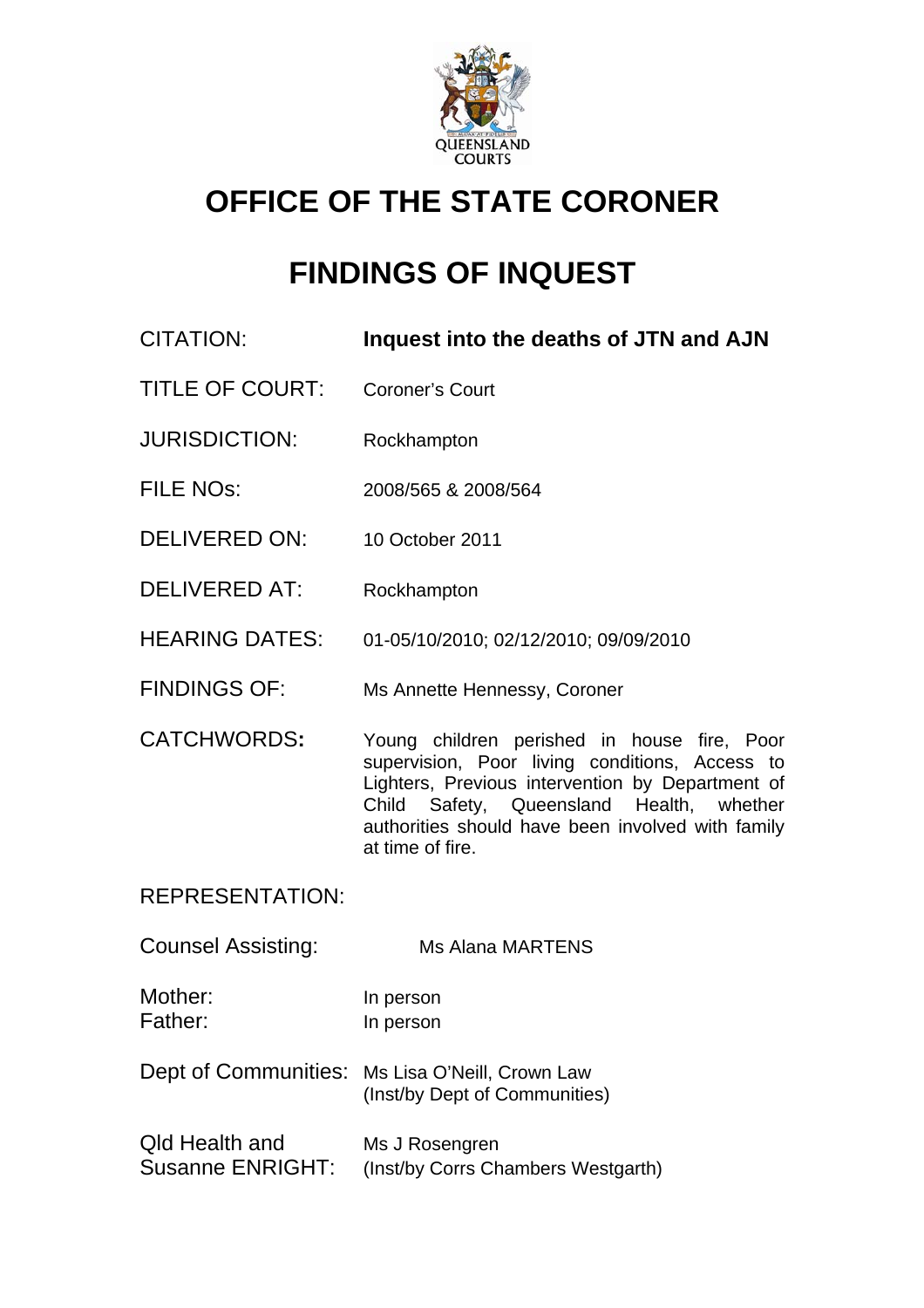These findings seek to explain, as far as possible, how the death of JTN and AJN occurred on 12 August 2008. Consequent on the court hearing the evidence in this matter where learnings indicate that changes can be made to improve safety and changes to departmental practice, recommendations may be made with a view to reducing the likelihood of a similar incident occurring in future.

I express my sincere condolences to the family and friends of JTN and AJN for their tragic loss.

## *THE CORONER'S JURISDICTION*

- 1. The coronial jurisdiction was enlivened in this case due to the deaths falling within the category of "*violent or unnatural death"* under the terms of s8 of the Act. A Coroner has jurisdiction to investigate the deaths under Section 11(2), to inquire into the cause and the circumstances of a reportable deaths and an Inquest can be held pursuant to s28.
- 2. A Coroner is required under s45(2) of the Act when investigating a death, to find, if possible:-
- the identity of the deceased.
- **how, when and where the death occurred, and**
- what caused the death.
- 3. An Inquest is an inquiry into the death of a person and findings in relation to each of the matters referred to in section 45 are delivered by the Coroner. The focus of an Inquest is on discovering what happened, informing the family and the public as to how the death occurred, but not on attributing blame or liability to any particular person or entity.
- 4. The Coroner also has a responsibility to examine the evidence with a view to reducing the likelihood of similar deaths. Section 46(1) of the Act, authorises a Coroner to "*comment on anything connected with a death investigated at an Inquest that relates to* – *(c) ways to prevent deaths from happening in similar circumstances in the future."* Further, the Act prohibits findings or comments including any statement that a person is guilty of an offence or civilly liable for something.
- 5. Due to the proceedings in a Coroner's court being by way of inquiry rather than trial, and being focused on fact finding rather than attributing guilt, the Act provides that the Court may inform itself in any appropriate way (section 37) and is not bound by the rules of evidence. The rules of natural justice and procedural fairness apply in an Inquest. The civil standard of proof, the balance of probabilities, is applied.
- 6. All interested parties can be given leave to appear, examine witnesses and be heard in relation to the issues in order to ensure compliance with the rules of natural justice. In this matter, the parents and family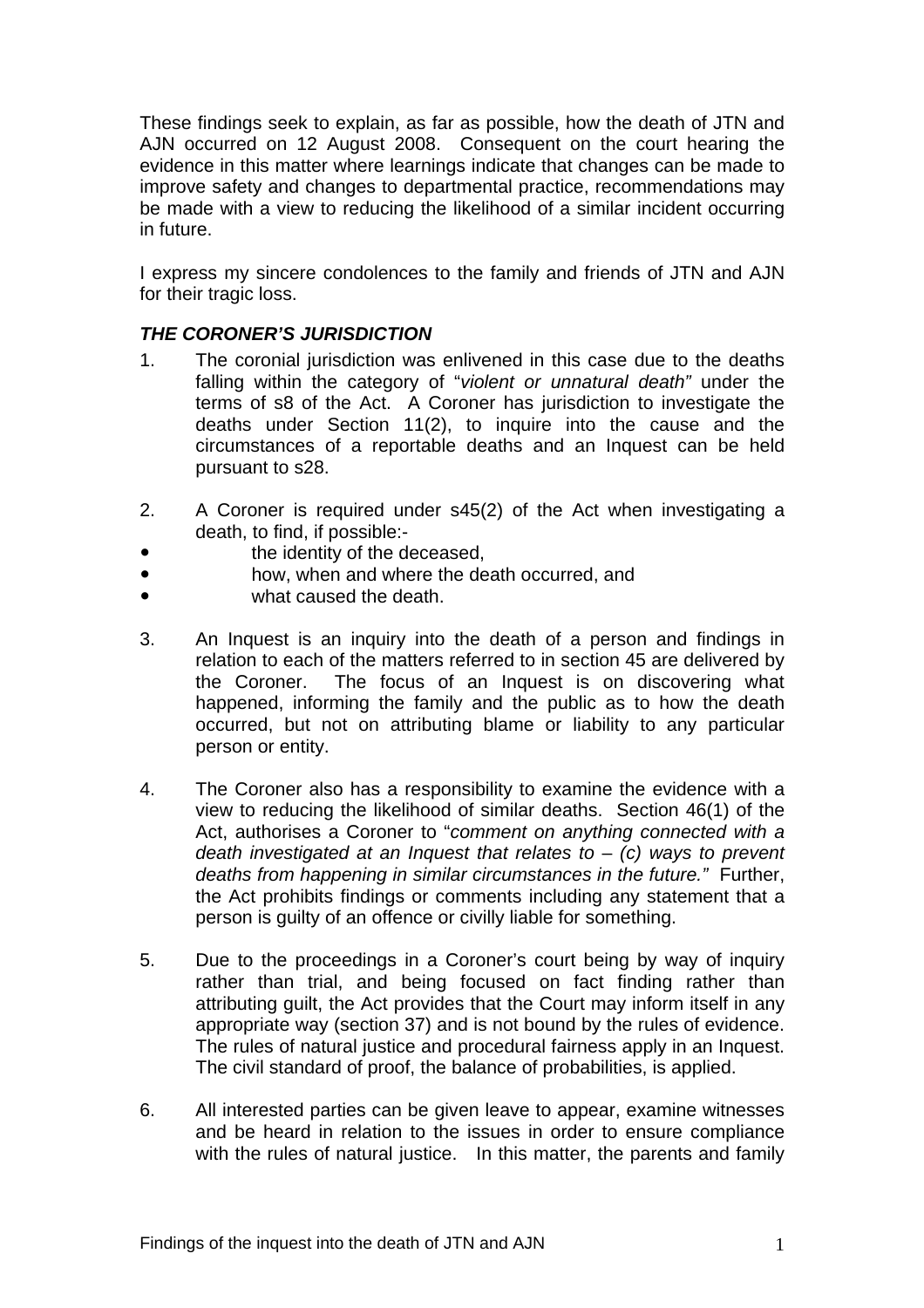of the children appeared, and the Department of Child Safety and Queensland Health were represented at the Inquest.

- 7. I will summarise the evidence in this matter. All of the evidence presented during the course of the Inquest, exhibits tendered and submissions made have been thoroughly considered even though all facts may not be specifically commented upon.
- 8. Mr N and Ms D had been in a relationship since early 2003. They had three children, BJN (DOB 2004), JTN (DOB 2004) and AJN (DOB 2006). They resided in Bundaberg for a time and following separation, Ms D returned to Rockhampton with the children to reside with her parents.
- 9. On 12 August 2008, JTN and AJN tragically perished in a fire at their residence in Rockhampton. Following the fire there were concerns raised regarding the state of the house the children resided in. During the course of the investigation and inquest it became clear the family had some previous involvement with the Department of Child Safety in 2004, Queensland Health in 2007 and Rockhampton Women's Health in 2007 and 2008. Mr N also claimed he had made a number of notifications to the Department of Child Safety identifying concerns regarding the children's welfare prior to the fire.

## **ISSUES**

The issues investigated during the Inquest were:

- A. the circumstances surrounding the fire including the adequacy of the supervision provided to the children;
- B. the appropriateness of the Department of Child Safety's involvement in 2004;
- C. the appropriateness of the involvement by Queensland Health in 2007; and
- D. whether there was any involvement of the Department of Child Safety or notification of concerns provided to the Department of Child Safety between 2004 and the fire.

## **A. The circumstances surrounding the fire including the adequacy of the supervision provided to the children**

10. Mr Graham Holden purchased the property at 13 A. Street, Rockhampton in 1998. The property was two storied, the ground level consisting of a laundry, garage and storage area. On the first level there was a kitchen, lounge room, bathroom, sleepout, two bedrooms,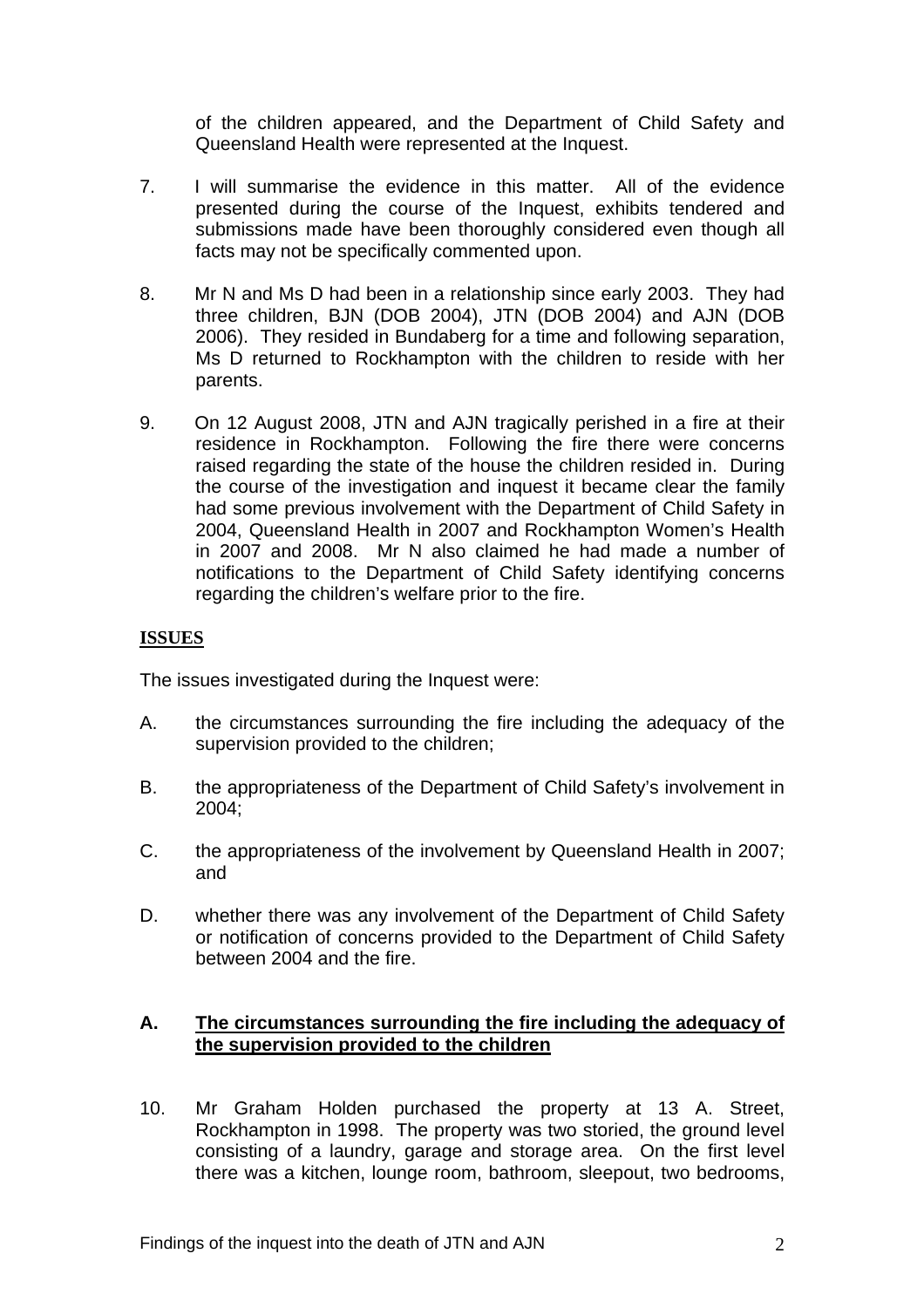a computer room and a spare room. The property was subsequently leased to Mr D and Mrs D, Ms D's parents between 4 to 6 years prior to the fire.

- 11. Mr Holden was present at the property when Mr D installed a smoke alarm to the kitchen ceiling. This was fitted the day before the new legislation regarding smoke alarms came into effect. Mr Holden recalls at that time Mr Dy tested the smoke alarm and it was in working order. Mrs D confirms there was a smoke alarm in the kitchen area of the property.
- 12. Ms D recalled a smoke alarm being present near the kitchen and the smoke alarm would go off with just the slightest bit of heat. She recalled her father would take the battery out of the smoke alarm if he was going to be cooking.
- 13. According to Mr Holden's statement, he did not perform regular property inspections however he would visit the property once or twice a year to speak to the D family and see how they were going. Mr Holden last visited the property approximately 6 weeks prior to the fire as he wanted to speak to Mrs D about computer problems he was having. During the visit Mr Holden did not identify any problems with the state of the house. Mr Holden believed the house appeared to be a normal house that had a lot of children running around.
- 14. As at August 2008, Mr and Mrs D resided at the residence with their three children Kathleen (1994), Travis (1996) and Rhys (1999). Ms D, BJN, JTN and AJN also resided at the property.
- 15. At the time of the fire, Mr and Mrs D slept in the sleepout area, Ms D and Kathleen shared a room with bunk beds and the four boys (BJN, JTN, Travis and Rhys) slept in the central bedroom where there was one set of bunk beds. At this time, both Ms D and her mother indicated Ms D was coping with the children reasonably well and managing the children's needs.
- 16. Mrs Thomasson, a neighbour of the D's, was of the opinion the children's physical appearance was good. She observed they were dirty but indicated all children were dirty. Mrs Thomasson observed AJN with a soiled nappy however she held no concerns regarding the supervision of the children despite BJN and JTN playing in the street with older children and in her back yard unsupervised. Mrs Thomasson was of the opinion Ms D struggled to cope with children however all parents struggle with their children. She was of the opinion Ms D was an "amazing" mother however she was unable to provide evidence that formed this assessment other than to indicate she made the assumption every parent is a good parent.
- 17. Mr, Mrs and Ms D were all regular smokers who smoked inside and outside the home. The evidence suggests the children were familiar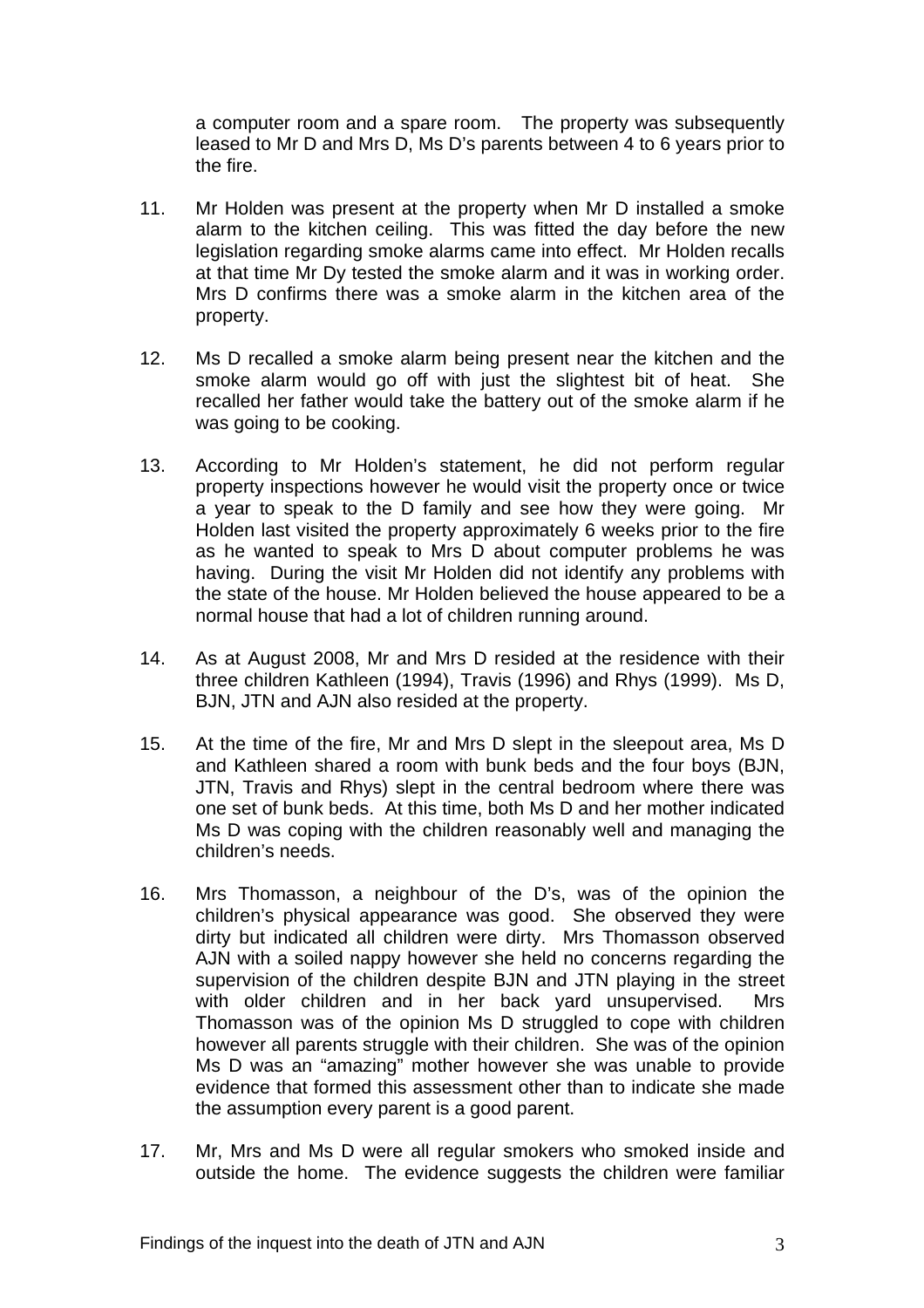with cigarette lighters and JTN had previously been observed attempting to activate a cigarette lighter.

- 18. The photographs of the house following the fire, particularly the rooms unaffected by the fire, depict the house in a dishevelled and unclean state. Bags of rubbish can be seen in the kitchen. In almost every room there are piles of clothing. In the bathroom there was a substantial amount of dirty clothing, to the extent the entire bathroom floor was covered. Whilst it was difficult to ascertain as a result of the extent of the fire, the house appeared dirty and grimy.
- 19. Ms D conceded during evidence the state of the house immediately prior to the fire was a mess. She indicated she and her parents were in the process of attempting to rearrange the house to create more room for the children. Ms D gave evidence the state of the house at the time of the fire was far worse than previously. Mrs D indicated the photographs of the sleepout, kitchen, bathroom, Ms D's and Kathleen's room were an accurate description of their state prior to the fire. She believes the photographs of the spare room were messier than at the time of the fire.

# **The fire**

- 20. Mrs D recalls playing computer games on 12 August 2008. Ms D asked her mother to keep any eye on the children as she was starting to feel dizzy. Mrs D agreed and asked Ms D to make her a cuppa. Ms D did this and then went to lie down and fell asleep. At this time, AJN had been down for a nap prior to this however was in the process of getting up whilst Ms D was going to have a rest.
- 21. Whilst Mrs D continued on the computer, BJN, JTN and AJN were watching Shrek in the lounge room. Mrs D said that she was able to see into the lounge room from the computer room and she had a direct line of sight to the children. Ms D indicated where Mrs D was in the office area, she would not have direct line of sight to the boys, she would have to move backwards to be able to see the children.
- 22. Mrs D indicated she would occasionally check on the children whilst she was on the computer and it had been approximately 10 minutes since she had last checked on the children. BJN came out to Mrs D crying. BJN was trying to tell her something however Mrs D was unable to understand what he was trying to say.
- 23. Mrs D got up to see what was wrong. When she arrived at the door of the central room all she could see was a mattress on fire. The mattress from the top bunk had been pulled down and it was lying on its side up against the bunk beds. The fire was burning in a three quarter circle around JTN and it appeared as though he was sitting in the middle of the fire.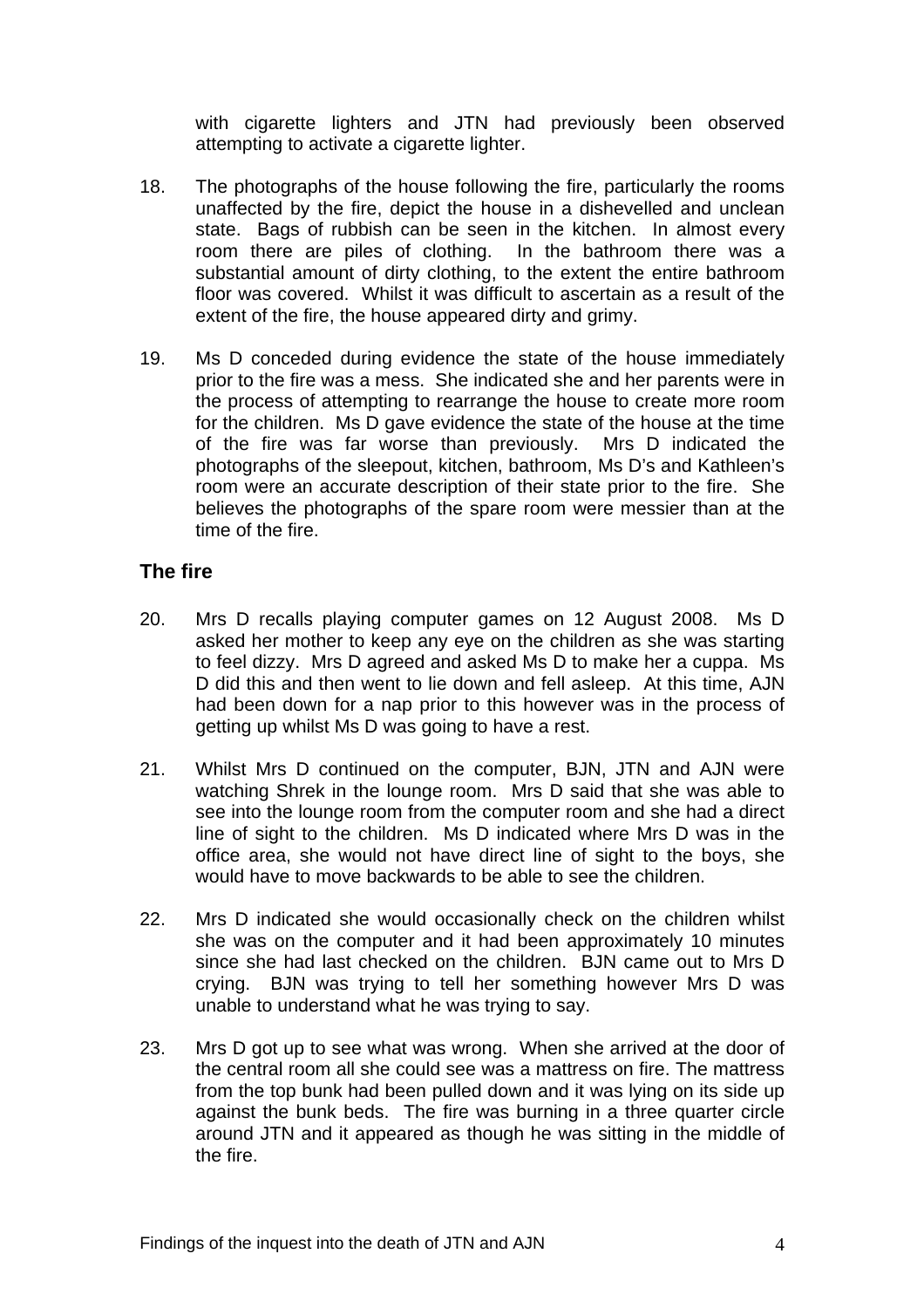- 24. Mrs D grabbed JTN and dragged him out of the room into the lounge room. JTN was holding a purple cigarette lighter. Mrs D then went to the kitchen to get some water. Whilst she was doing this she screamed to Ms D. Ms D recalls being awoken by her mother screaming. She immediately attempted to assist her mother extinguish the fire.
- 25. Mrs D used an oversized coffee mug to take water to the central bedroom to try and extinguish the fire. Mrs D could not see where JTN was. At this point, Mrs D realised AJN was in the room on the bottom bunk. Mrs D was concentrating on putting the fire out so she could get to AJN. The mattress was entirely on fire. At this point, Mrs D was completely focused on rescuing AJN. She did not have any knowledge of where BJN and JTN were.
- 26. Ms D indicated she did not consider calling emergency services; her main focus was on rescuing AJN. Ms D believed at one stage she saw JTN on the recliner. At one point during the attempts to extinguish the fire, Ms D exited the house (to obtain a hose) and BJN followed her outside. Ms D instructed BJN to wait outside.
- 27. Upon noticing the fire, Mrs Thomasson from next door immediately went to assist. In her statement to police made the day after the fire, Mrs Thomasson indicated she saw BJN and JTN in the front yard and Mrs Thomasson told BJN to stay where he was. She recalled that BJN and JTN were always together. At the inquest Mrs Thomasson said that she still believed she saw both JTN and BJN outside however she only recalls telling BJN to stay where he was. She indicated she cannot be 100% certain she saw JTN out of the house on the day of the fire. It is likely from the other evidence that she did not.
- 28. Mrs Thomasson attempted to assist Ms and Mrs D to extinguish the fire. At some point, Mrs D opened the windows near the couch in the lounge room to try and get the smoke out and let more light in. She did not appreciate this action provided more oxygen to the fire. Whilst she was doing this, Mrs D did not hear or see JTN. Mrs D continued to try and extinguish the fire until further help arrived with little success. As the fire grew, it became increasingly difficult to see and enter the lounge room area.
- 29. During the fire, there was no discussion between Mrs D and Ms D as to the location of the children. Ms D does not recall ever seeing JTN exit the house. She also believed if JTN had exited the house it would have been difficult for JTN to get back into the lounge room due to the extent of the fire and the smoke.
- 30. Mr Thomasson also attended the house to help extinguish the fire and rescue the children. Despite several attempts, he was unable to enter the house very far. Prior to doing this he called 000. Records indicate this call was received at 2.24pm.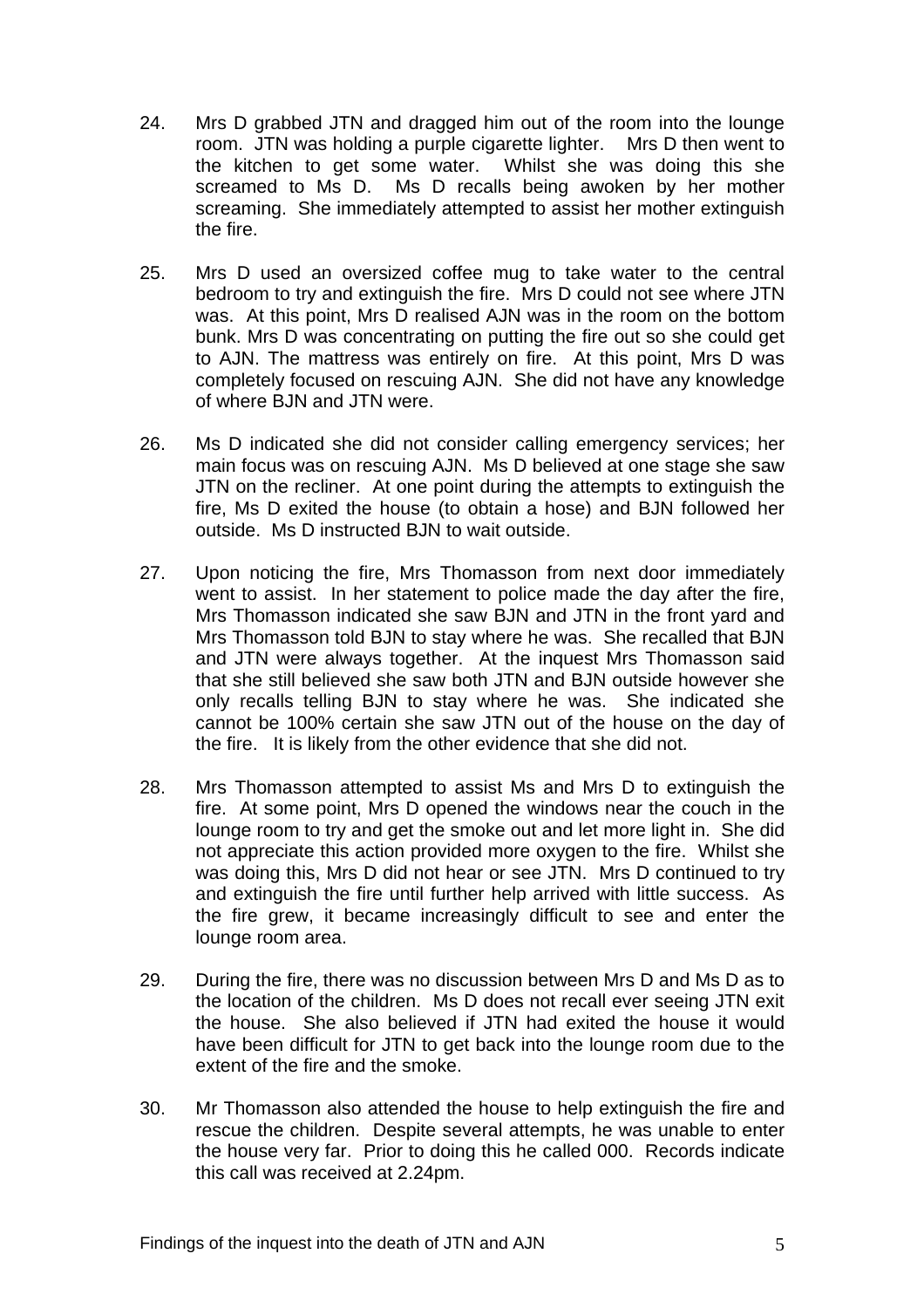- 31. A number of Queensland Rail employees working nearby also attended and attempted to assist. They attended the property with fire extinguishers from their workplace. Unfortunately when they got to the front fence line of the house there was what sounded like a loud explosion and the front windows of the house blew out and the front door blew shut. They withdrew from the fire and at this point the Fire Service arrived.
- 32. Queensland Fire and Rescue Service employees arrived at the property at approximately 2.30pm. They attempted to extinguish the fire and locate JTN and AJN who were identified as still being in the house. JTN was located deceased sitting in the far right hand corner of the lounge room between the couch and television cabinet. AJN was later located deceased in the centre bedroom.

## **Post mortem examinations**

33. Dr Nigel Buxton performed the post mortem examinations of AJN and JTN on 14 August 2008. He concluded they both died as a result of the fire. Dr Buxton commented that JTN appeared well cared for and there was no evidence of trauma to JTN prior to his death.

## **Fire investigation report**

- 34. Mr Budd, a Safety Assessment Officer with the Queensland Fire and Rescue Service, investigated the incident and provided a report on the cause of the fire. Mr Budd was retired by the time of the inquest however had investigated the cause of fires for 17 years prior to his retirement.
- 35. Mr Budd was of the opinion the origin of the fire was in the central bedroom (which was the bedroom the boys slept in and where AJN was located after the fire). This was because this was the room with the most severe fire damage and had the highest and lowest level of damage suggesting the fire burned in this room for a longer period of time than any other room.
- 36. Mr Budd was of the view the stored material in the house (furniture, clothing, linen, electrical equipment) was a factor contributing to the spread and speed of the fire, also making the fire difficult to contain. Mr Budd indicated opening windows/doors provides a fire with oxygen and would generally aid in the growth of a fire.
- 37. Mr Budd noted in his report the fuse board under the house indicated the single light circuit for the house had tripped which would suggest the fire quickly compromised the electrical wiring for the light circuits possibly at ceiling height within the house.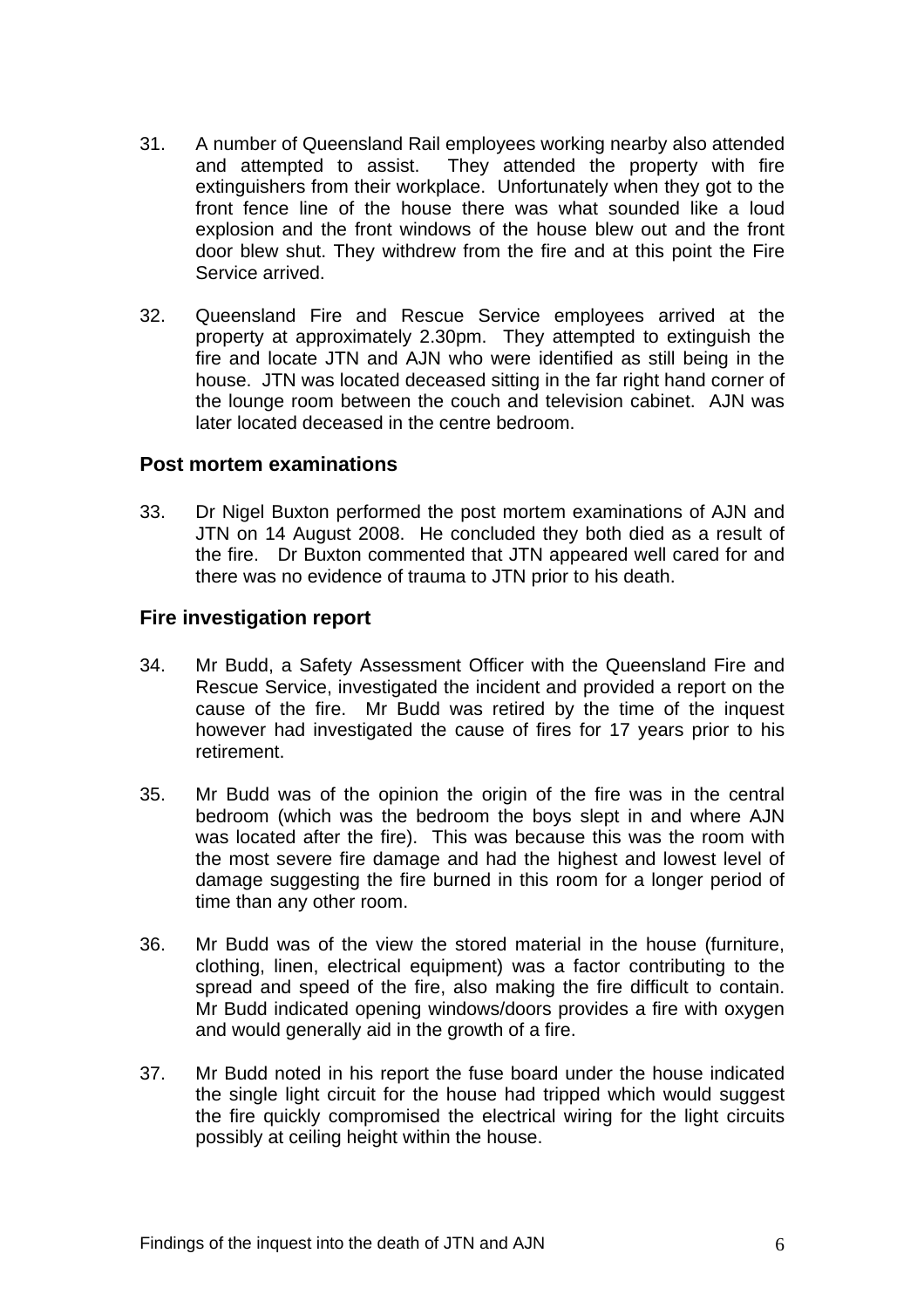- 38. During his investigation, Mr Budd was able to locate a smoke alarm bracket in the kitchen/dinning room of the house however he was unable to locate a smoke alarm or the remains of a smoke alarm. There was no outline of a smoke alarm which would have been expected had the smoke alarm fallen or been removed after the fire. He was of the view a smoke alarm was not operational at the time of the fire. Mr Budd was questioned as to how many smoke alarms were required at the property (see section below). He indicated this was difficult to assess for properties where rooms were converted etc and depended on an interpretation of the standard.
- 39. Mr Budd indicated that generally, if a fire occurs during daylight hours, the occupants of the house identify the fire before the smoke alarm is activated. He was provided with Mrs D's description of what she observed when she first identified the fire and he believed it would be safe to assume the fire was identified prior to when a smoke alarm would have been activated if one had been operational at the time of the fire.

# **Police investigation**

- 40. Detective Sergeant Hanlen attended the property on the day of the fire and saw BJN. She recalled BJN was relatively clean and healthy and was not malnourished. She did not have any concerns for BJN based on his physical appearance.
- 41. Detective Sergeant Hanlen was of the opinion the state of the house at the time of the fire was very untidy and messy and may have been cause for police and Departmental intervention had they been aware of the situation. Detective Sergeant Hanlen indicated if she had observed the house in that state she would have notified the Department.
- 42. Detective Sergeant Hanlen determined that no criminal action be taken against the occupants at the time of the fire.

## **B. The appropriateness of the Department of Child Safety's involvement in 2004**

43. Shortly following BJN's birth at the Rockhampton Base Hospital, BJN developed a large bruise on his right leg from his groin to his knee. As a result of his injuries, BJN was admitted to hospital. The treating doctor, Dr Roper, observed bruising and swelling to BJN's upper right thigh and hip area. Ms D disclosed to Dr Roper that she shook BJN lightly when he would not settle and she had become frustrated. She also indicated she had attempted suicide whilst pregnant due to depression.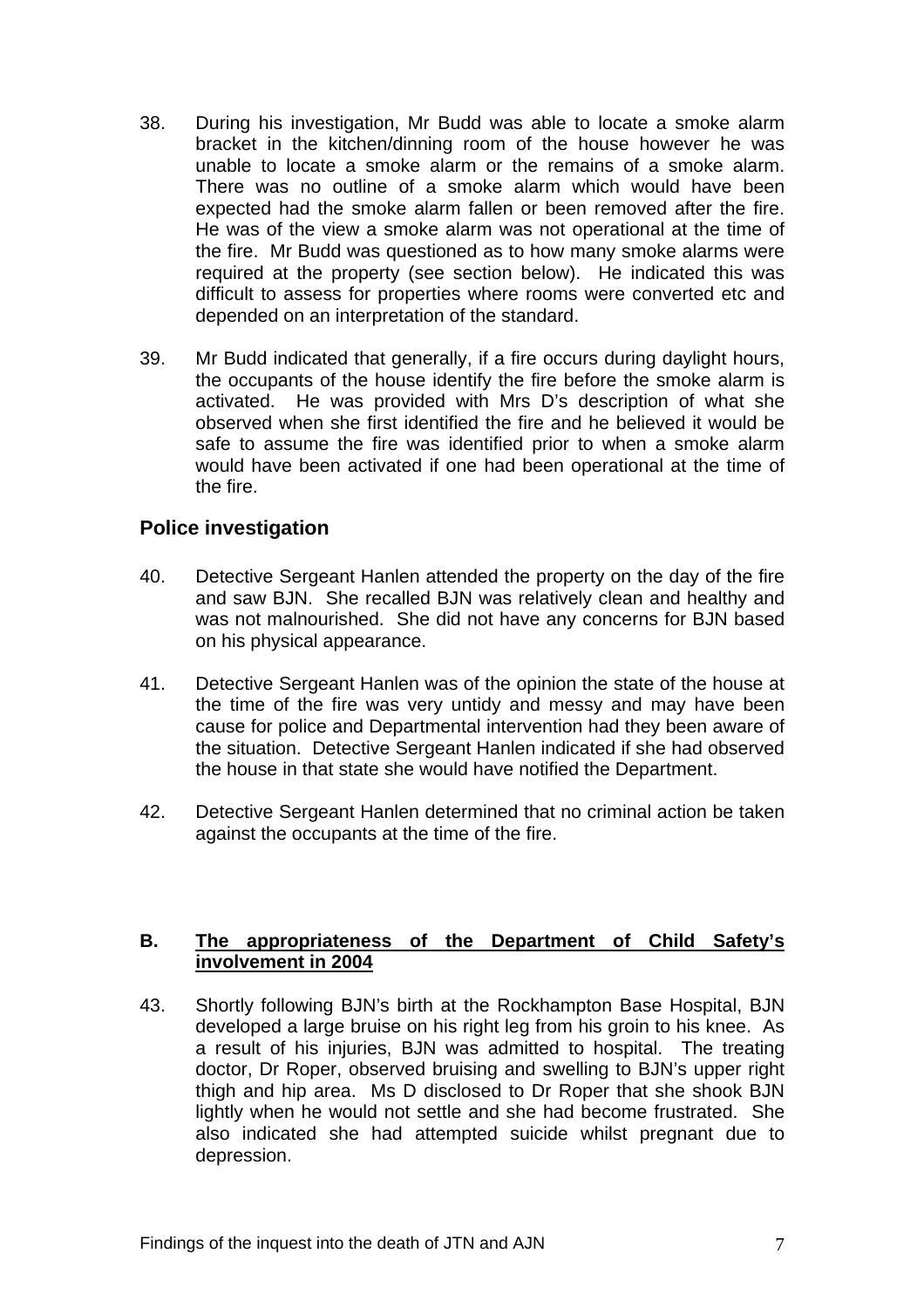- 44. Dr Roper subsequently notified SCAN, the Queensland Police Service ("QPS") and the Department (on 13 February 2004) of BJN's injury. The SCAN referral team was concerned about how BJN's injury occurred, Ms D's ability to care for a young child, her level of depression and whether this impacted on her ability to care for BJN.
- 45. The Department recorded the information as a child protection notification which required the Department to undertake an investigation and assessment of the information. Ms Leonie Keitley, a Child Safety Officer ("CSO"), was allocated the matter to investigate. The investigation took place between 16 February 2004 and 23 February 2004. During the course of the investigation, Ms D was willing to engage with the Department and QPS and provided information freely (including disclosing an incident where she had shaken BJN after becoming frustrated). During the investigation, Mr N indicated he believed Ms D was coping and doing a good job looking after BJN.
- 46. The outcome of the investigation was that there was substantiated risk of harm to BJN due to his young age and high vulnerability, Ms D's young age and having limited experience caring for a baby and Ms D's level of stress and sleep deprivation with caring for a newborn. There was also a concern Ms D was depressed which may impact on her ability to care for BJN when stressed.
- 47. It was determined that the Department would provide support to Ms D, Mr N and BJN and link the family in with the Departmental Family Resource Worker ("FRW") associated with Queensland Health's Family Care Program where a child and family health care nurse would provide support to the family until BJN turned 12 months of age and the mother with counselling.
- 48. The involvement of the FRW was known as the Intensive Family Support Program ("IFS") which aimed to assist families to link into supports and try and prevent a family from needing more active involvement from the Department. Between 16 March 2004 and October 2004, a number of FRW's visited the family home on approximately 9 occasions and conducted a number of telephone consultations concerning BJN's progress and the financial position of the family (which was dire at that time).
- 49. Ms D was provided with parenting skills and support and discussed her depression and medication. She refused counselling as she had not found it beneficial in the past but was linked in with a young mother's group for support.
- 50. During a visit on 12 May 2004, the house was described as being messy but not dirty and Ms D disclosed she was pregnant again and expressed some concerns about how she would cope with two children of very similar ages. By July 2004, Ms D was much happier and in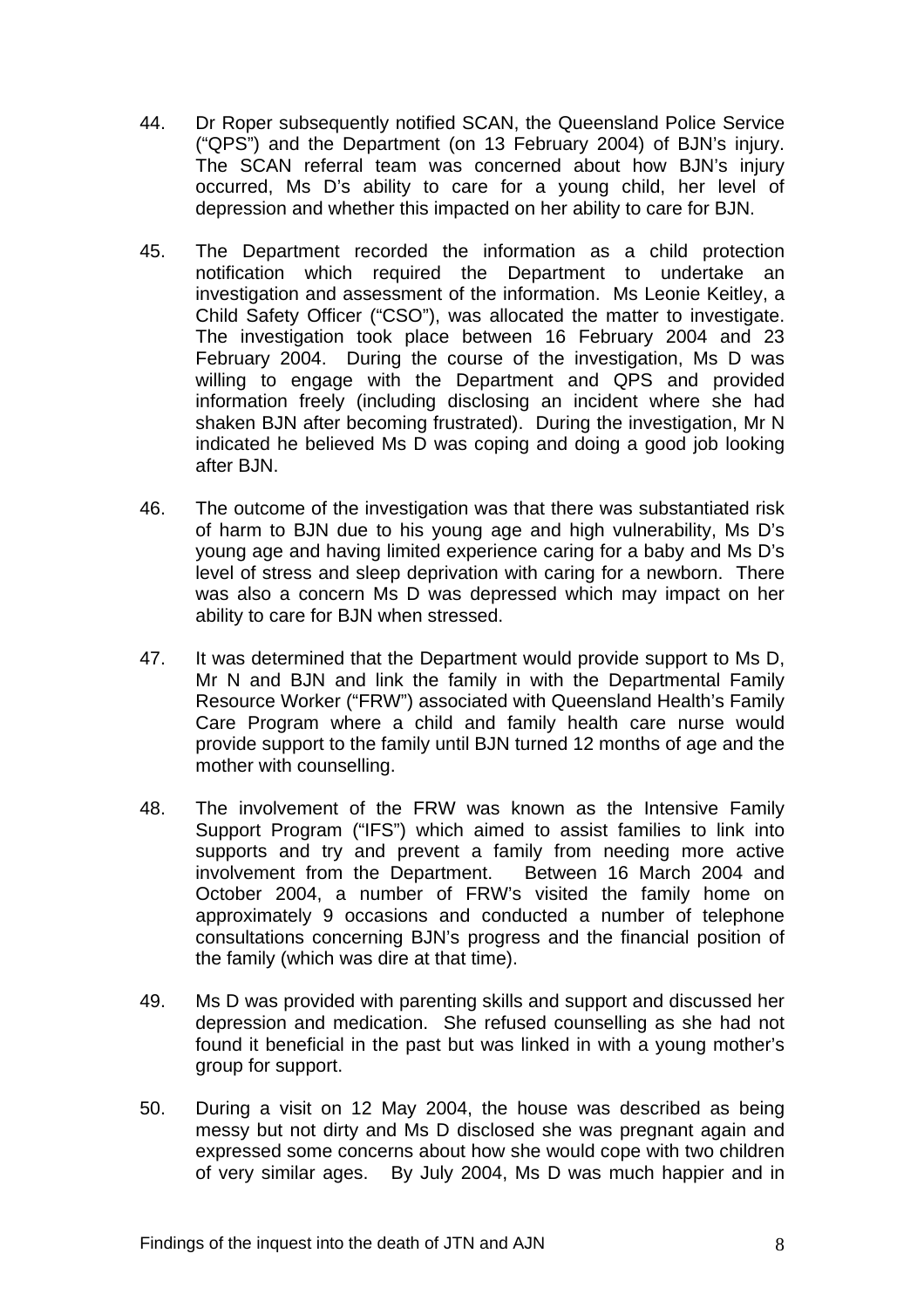control of her life. There was also an indication the family seemed on track with their finances. The fortnightly FRW visits continued until the new baby was born.

- 51. On 9 September 2004, there was an IFS case review ("the review"). The review noted Ms D was off anti-depressants, pregnant again and had reformed her relationship with her mother. The review determined Ms D needed support/counselling for emotional needs. It recommended long term options for support for Ms D to develop networks be explored and a check of Ms D's history with the Department was recommended to determine if Ms D's mother posed any risk to BJN. The review concluded the case was to be closed only if an appropriate referral was available.
- 52. There is a handwritten note on the review "grandmother appears to be a significant risk". There is a further handwritten note in the file noting Ms D's history with the Department in 1991 and 1993, Ms D's mother was a significant risk and that Ms D's mother was looking after BJN one day a week.
- 53. On 9 September 2004 a referral for Ms D was made to Anglicare to be placed on the family support program for parenting skills training. It is unclear whether Anglicare ever made contact with Ms D.
- 54. There was a further visit by an FRW on 24 September 2004. During this visit it was identified Ms D had formed a good relationship with her mother and felt confident she could manage two children under one. Mr N had obtained a full time job which had improved the family's financial situation. Ms D was attending a mother's group and now had social outings and supportive friends.
- 55. The final visit by an FRW occurred on 7 October 2004. The case note recorded the house being very messy and Mr N sweeping old biscuits from the floor. Ms D was not resistant to continued monitoring by the Department however she had reformed a good relationship with her mother who she was now visiting three times a week. The FRW discussed Anglicare family visiting/care program however Ms D was of the opinion this was not needed as there are other people to help her such as her doctor/child health nurse. Ms D was congratulated on her progress with parenting, recognising when she needed outside assistance and working on her relationship with her family. The case note recorded the case was to be closed and on 21 December 2004, the case was formally closed by the Department.
- 56. The case notes reflect that Ms D appeared to enjoy the visits with the FRW's. Ms D recalled the visits ceased prior to 12 months because the FRW's felt Ms D was coping. Ms D gave evidence she felt more comfortable and the visits helped however she was not 100% better when they ceased. Ms D was of the view she would have liked the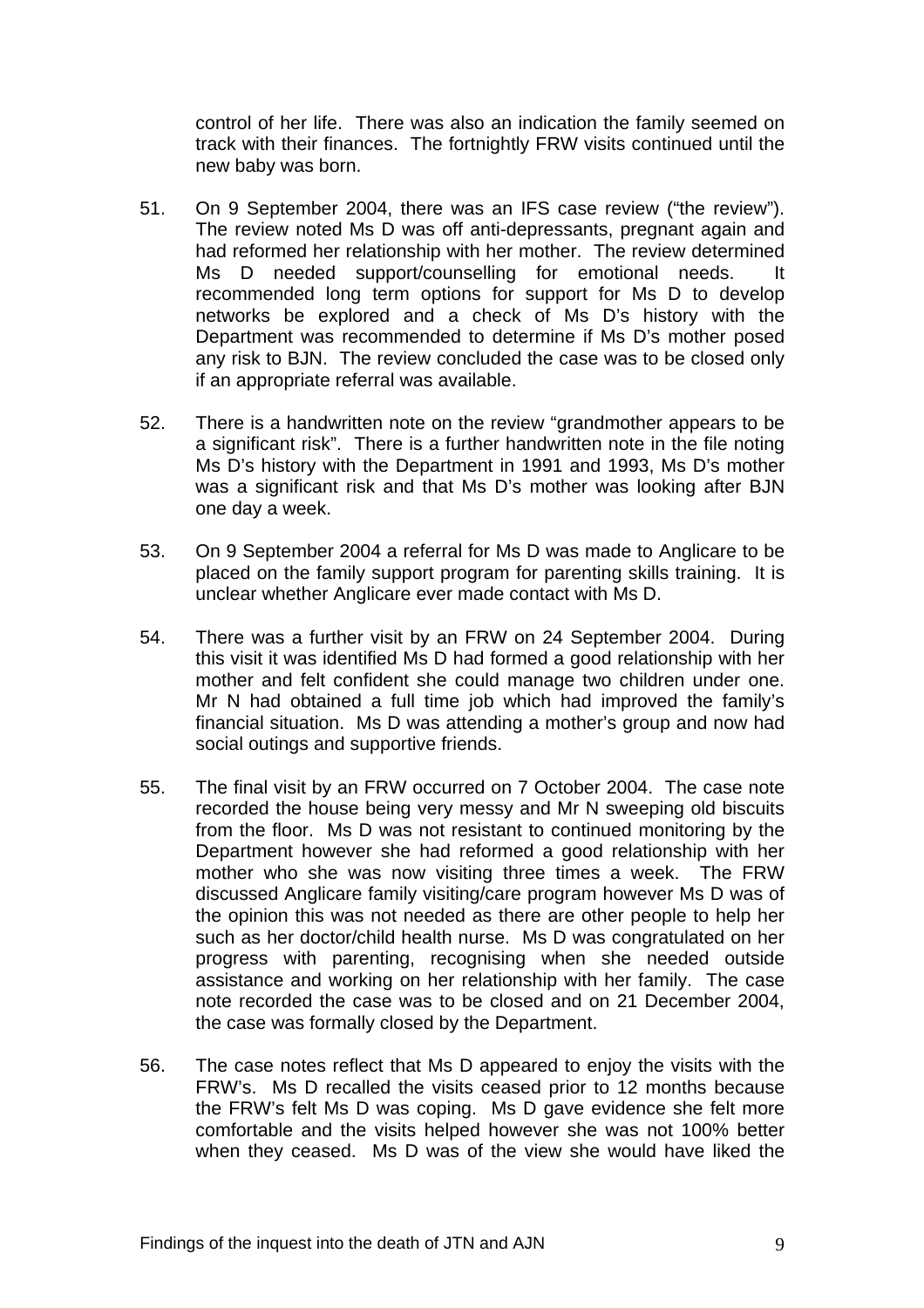visits to continue however she did not raise this with the FRW's at the time.

57. Mr N claimed in his statement that at no time did he speak to anyone from the Department, nor was he aware the Department had an ongoing plan and were monitoring Ms D however when giving evidence he indicated he was aware the Department were visiting the house. When queried, Mr N indicated he knew someone was coming around to visit but he did not know what organisation they were from. He later indicated he believed it was a child health nurse from the hospital. During this period of time, Mr N indicated during evidence he was not concerned regarding Ms D's ability to cope and as a result he did not need to discuss this issue with any of the individuals who were visiting the house to provide assistance.

## **Bundaberg**

- 58. In April 2005 the N/D family moved from Rockhampton to Bundaberg. After staying with Mr N's parents for a few weeks they rented a property near the show grounds. The evidence provided by Mr N's mother, Mrs N, and Mr N suggests that upon moving to Bundaberg the state of the house was messy, the hygiene of the entire family (including Mr N and Ms D) was lacking and Ms D was, over time, increasingly struggling to cope with the care of the children (which included AJN following her birth in September 2006).
- 59. Mr N claimed Ms D also started getting bouts of depression and would tell Mr N she was going to cut herself. Mr N indicated in evidence he was of the view Ms D was not coping with the care of the children. He did not take any action and they were arguing regarding Ms D's inability to cope and the state of the family home. Mr N gave evidence he was unable to assist any further because he was working extremely long hours and the short periods of time when he was at home he spent cleaning, sleeping or cooking. The evidence suggests by the start of 2007 the state of the house and Ms D's ability to cope with three small children for long periods of time had deteriorated significantly.
- 60. The following observations were made by Mr N, Mrs N and a friend of Mr N, Ms J (who later became Mr N's partner following the breakdown of the relationship between Ms D and Mr N):
	- a. the house was often filthy;
	- b. the house stank of urine;
	- c. there were dirty nappies left around the house;
	- d. the walls had faeces smeared over them;
	- e. there were maggots in the kitchen sink, dishes, kitchen table;
	- f. there were maggots in JTN's nappy; and
	- g. the children were often locked in rooms for time out or to have a rest because they would not listen to Ms D.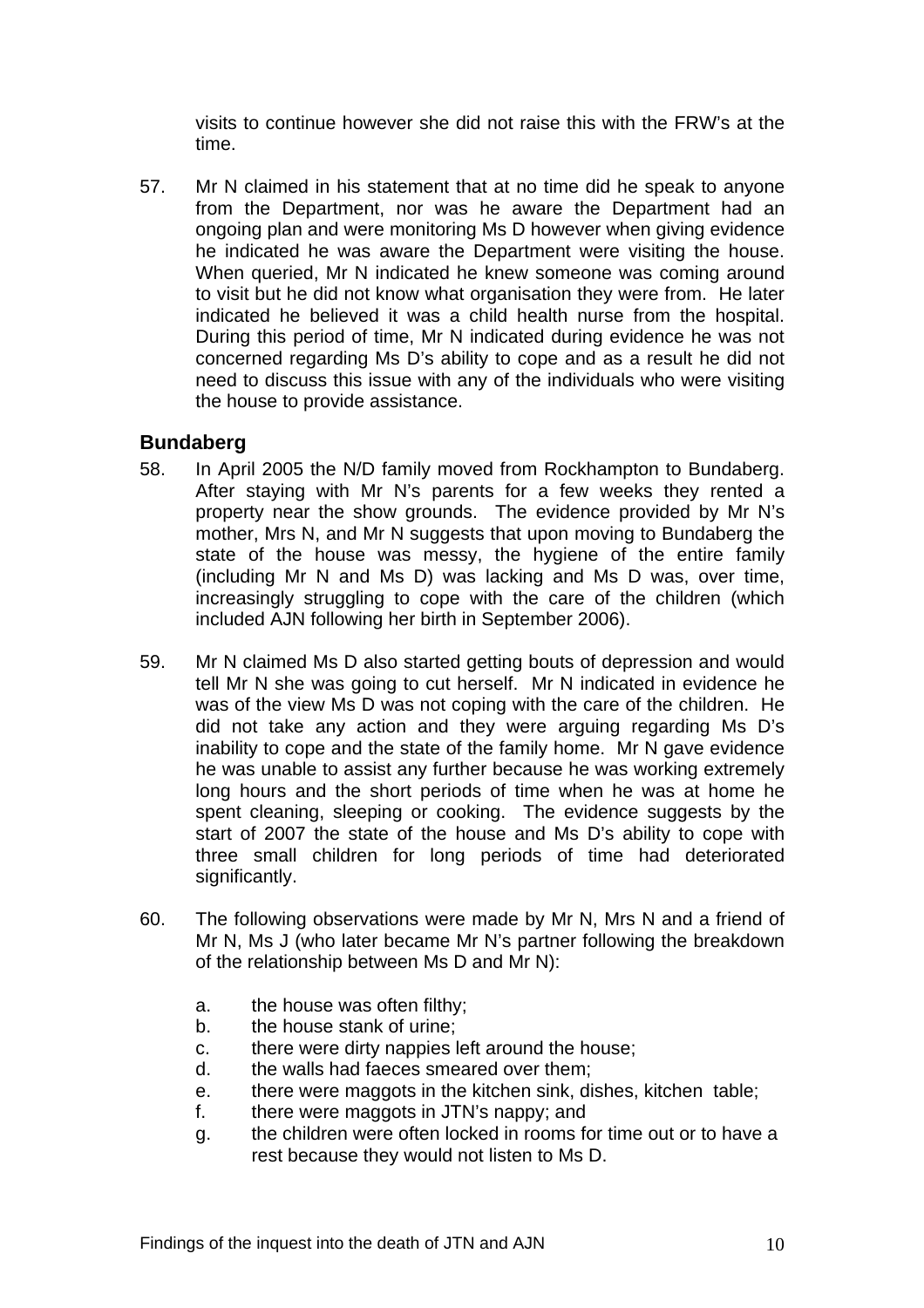- 61. Ms J became so concerned about the state of the house and Ms D's ability to cope that she raised her concerns with Mr N on a number of occasions. She initially wanted Mr N to provide Ms D with more support and provide more assistance.
- 62. Ms D gave evidence that whilst in Bundaberg she struggled to cope with the three children. She indicated a number of people, including Mr N, raised concerns with her regarding the physical and emotional well being of the children and the state of the house. Ms D agreed with the above observations however denied maggots were ever in any of the children's nappies. Ms D indicated one of the reasons she did not seek assistance with her depression and ability to cope was possible repercussions for care of children. She also conceded she did not want psychological or psychiatric treatment.
- 63. Eventually at some stage between February and May 2007 Ms J contacted the Queensland Police Service who advised her to contact the Department. Ms J claimed she then contacted the Department on the telephone (on at least one occasion, possibly twice) and enquired as to the process of making a complaint as she was concerned about Ms D's depression, the state of the house and how Ms D was coping with the children. Ms J claims she provided the Department with Ms D's full name and the first names of the children. Ms J was told the information would be forwarded on and looked into if it needed to be followed up further. Ms J did not make a formal complaint because she hoped the small amount of information she had provided would be considered and actioned. No notation of this conversation was located in the Department's files.
- 64. In March 2007, Mrs N was so concerned about the state of the house and the ability of Mr N and Ms D to care for the children that she arranged for the children to be minded and she engaged in a very frank discussion with her son and Ms D. Mrs N told the parents they could go to the Bundaberg Neighbourhood Centre for counselling or she would contact the Department. Mrs N was of the opinion if the state of the house did not improve then it was worthy of notifying the Department. Mrs N asked Ms D whether she would like to see a counsellor for assistance. Mrs N recalled Ms D jumped at the opportunity. Mrs N was focused more on ensuring Ms D received assistance because she was the primary caregiver of the children. Mrs N decided not to notify the Department because Mr N and Ms D gave the impression they wanted to improve the situation and were willing to engage with the Bundaberg Neighbourhood Centre.
- 65. Ms D and Mrs N attended the Bundaberg Neighbourhood Centre on 6 March 2007. As a result of their attendance, Ms D was referred to the Bundaberg Base Hospital for an assessment. Arrangements were also made through the Bundaberg Neighbourhood Centre for Ms D to attend a mothering course and arrangements were made for the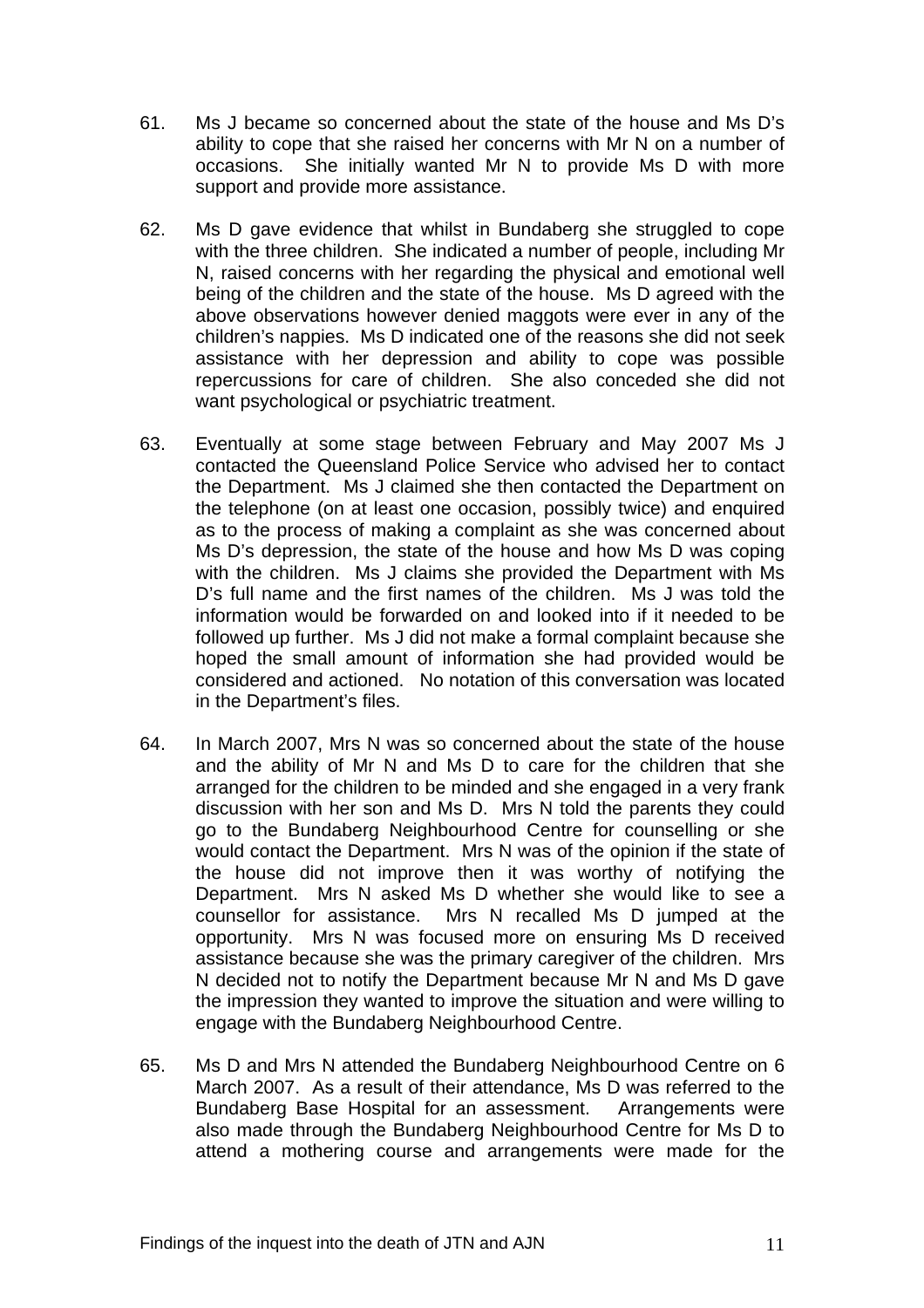children to be placed in day care for two days a week for Ms D to have some respite and time to clean the house.

66. Mrs N remained in Bundaberg for a week or a week and a half. When Mrs N left Bundaberg, she believed Ms D was getting counselling and an appointment had been made with the Department to come around and check the house. Mrs N believes the information about the Department visiting came directly from Ms D and she had indicated "CPU" or "CPS" would be visiting. Mrs N assumed this was a reference to the Department. By the time Mrs N departed Bundaberg she was of the view the situation had improved (whilst the house still smelled, it had been tidied up) and she was confident that a number of different services had been engaged to assist the family.

## **C. The appropriateness of the involvement by Queensland Health in 2007**

- 67. On 9 March 2007, Registered Nurse Janelle Grills assessed Ms D and ascertained she had post natal depression in the high range and fulfilled the criteria for intervention by an early intervention specialist ("EIS") social worker ("SW"). The purpose of the intervention by an EIS SW was to provide early intervention and parenting initiatives by working intensively with targeted families with complex needs using evidence based strategies. The EIS SW provided parenting and family support. The ultimate aim of the intervention was to increase family protective factors and reduce family risk factors associated with parenting.
- 68. In early 2007, the role of the EIS SW was being performed by Ms Susanne Enright who operated in this role 5 days a fortnight. Ms Enright recalled the role was busy and she worked with approximately 10 to 12 client's (which may include the entire family) at a time. At the same time, Ms Enright also worked with the Department as a CSO 5 days a fortnight. Ms Enright had worked for the Department for over 10 years and had extensive experience in all aspects of the various roles a CSO might perform. Ms Enright agreed due to her employment with the Department she would be more alive to issues relating to child safety and the types of situations that are reported to the Department.
- 69. There was no mandatory requirement under the relevant legislation for social workers to provide information to the Department however Queensland Health had implemented a policy which required any staff to do so when there was a reasonable suspicion of harm to a child. Harm was identified as any detrimental effect of a significant nature on the child's physical, psychological or emotional wellbeing. The notification was to occur within 24 hours of the harm being identified.
- 70. Ms Enright conducted three home visits (on 20 March, 28 March and 18 April 2007) and spoke to Ms D on the telephone a number of occasions (3, 11 and 24 April and 1 and 5 May 2007). Ms Enright's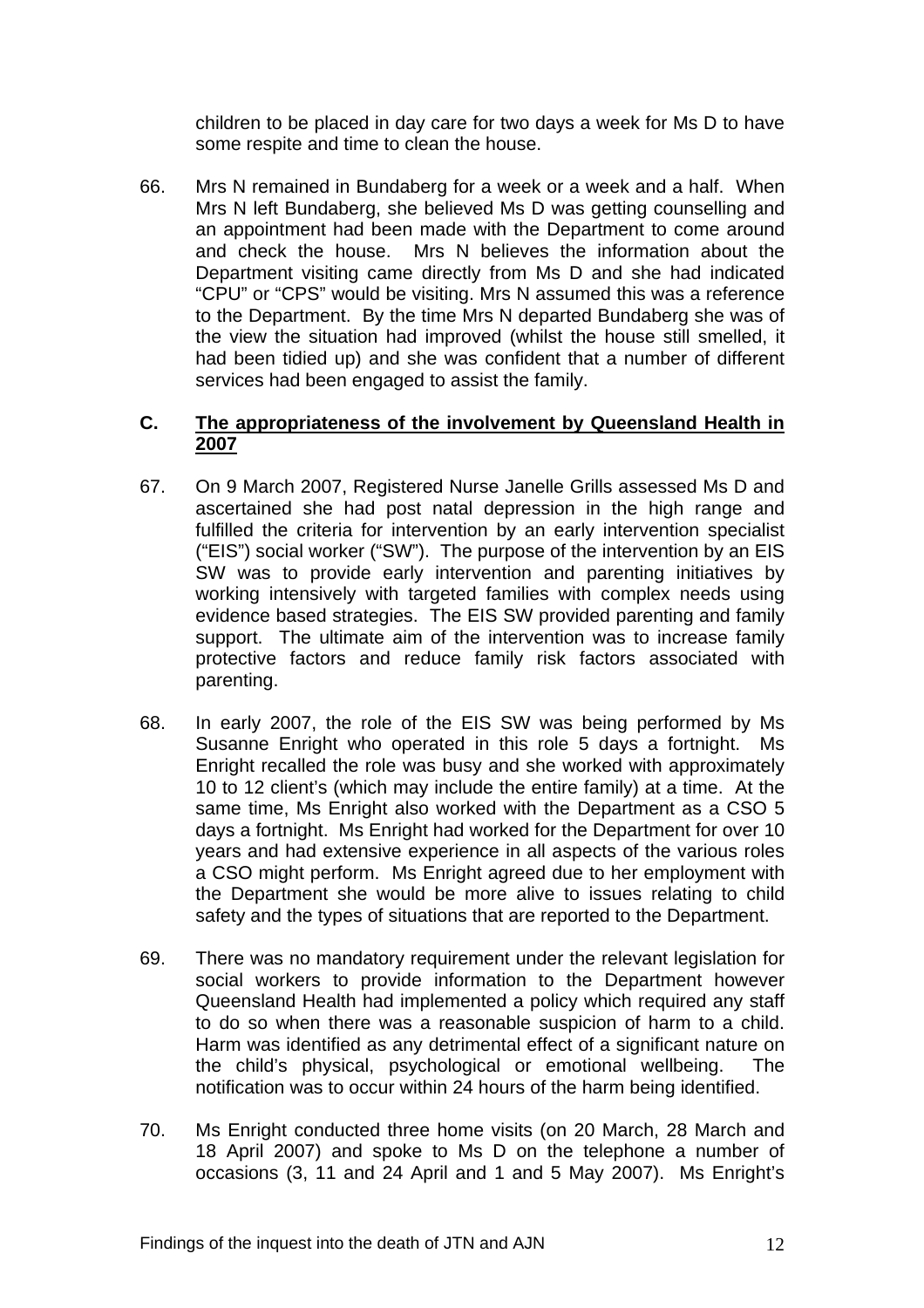general recollection of the house was that it smelled of stale urine, however this was not uncommon in some families with young children. The lounge room resembled a comfortable well used family area and she did not recall it being particularly messy. Ms D was friendly and cooperative however she was resistant to receiving mental health treatment and taking medication.

- 71. Ms Enright's general recollection of the children was that BJN and JTN behaviour was inappropriate, they were hyperactive and constantly fighting and the household was chaotic. Ms Enright's general impression of Mr N was that he worked long hours and was unable to assist Ms D with the children.
- 72. Ms D's involvement with Ms Enright was entirely voluntary and she could have ceased her involvement at any time. On all visits and telephone calls (with the exception of 11 April 2007, see below), Ms Enright was of the opinion Ms D was cooperative, engaged well with her, was open and honest in the information she provided and appeared willing to receive assistance from Ms Enright.
- 73. The notes from 20 March 2007 record Ms D identifying she was depressed. Ms Enright observed that Ms D was not focused on the children's needs or management. She identified that Ms D was living in isolation and the children were not mixing with other children. Ms Enright's assessment from this visit was that Ms D did not have an understanding there was a problem with the care of her children. She intended to visit in a week and encourage Ms D to attend a playgroup or something similar to up skill Ms D's parenting skills.
- 74. Ms Enright indicated she would have liked to have involved Mr N in her plans (to support Ms D and assist with making referrals) however he was not present at that stage.
- 75. On Ms Enright's visit on 28 March 2007 she recorded speaking to Ms D regarding her depression. Ms D indicated she had experienced unhappiness, sadness, difficulty sleeping and things had gotten on top of her. Ms Enright identified that Ms D's main issue stemmed from her relationship with Mr N. Ms Enright suggested counselling however Ms D believed this would be too difficult due to the children. Ms D also disclosed she did not discuss her feelings of depression with Mr N as it would cause arguments. Despite this information, Ms Enright's assessment later in her notes recorded she was of the opinion Ms D was coping well that day.
- 76. During the visit, Ms Enright recalled thinking BJN and JTN seemed not to have reached age appropriate milestones. Ms Enright believed Ms D was more involved in the children's care however she still required some instructions from Ms Enright to attend to AJN. Ms Enright's concerns for the children at this visit were that the house smelled, JTN had a smelly nappy and she had to instruct Ms D to attend to AJN. Ms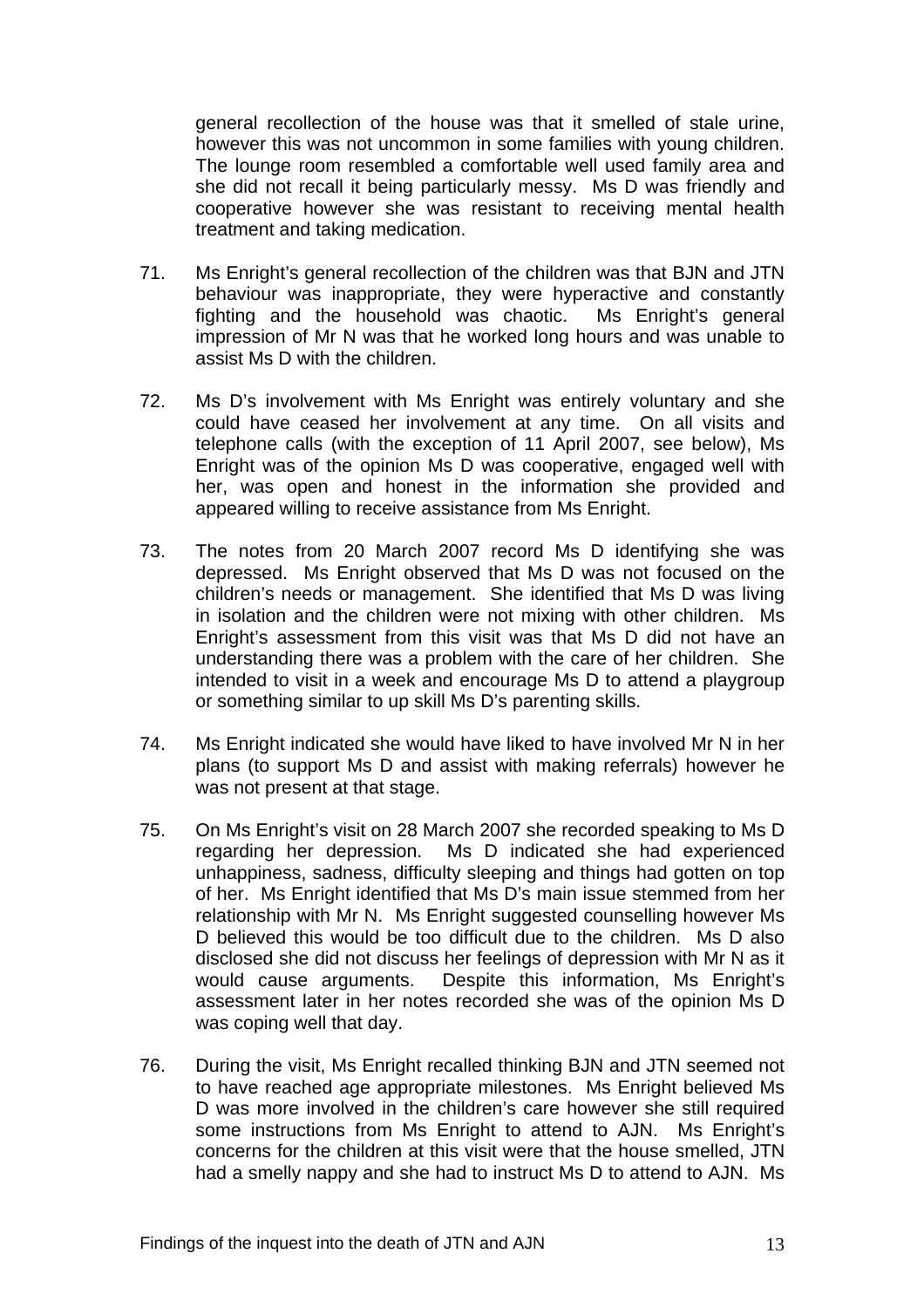Enright was of the view the concerns she had did not warrant notification to the Department. She was also concerned regarding Ms D's ability to cope with her depression.

- 77. Upon completing the session, Ms Enright realised Mr N was present at the residence. She recalls introducing herself (by her name and title) to Mr N. Ms Enright believes she would have advised Mr N she was helping with parenting support. Ms Enright does not recall the discussion she had with Mr N but had not recorded that he expressed any concerns. Mr N was of view at this point in time Ms D was not coping. Despite his concerns, Mr N did not take the opportunity to raise these concerns with Ms Enright or at least identify to Ms Enright he had concerns and arrange for a more convenient time to discuss them. Mr N claimed he was unable to do so because he worked long hours and had a potential buyer travelling down to meet him regarding the sale of a motor vehicle.
- 78. Ms D telephoned Ms Enright on 11 April 2007 as Ms D was still unwell from a medical procedure. From Ms Enright's records, it would appear this was a lengthy telephone discussion. Ms D indicated that her depression was improving. Ms D disclosed injuries BJN and JTN had suffered. During the phone call Ms Enright recalls hearing the boys fighting over uncooked meat in the fridge they wanted to eat. Ms Enright's notes record that Ms D was appropriate in interrupting the phone call to diffuse the boys' fighting. During the phone call, Ms D was not interested in talking to Ms Enright and she did not appear to want to engage however the phone call still appeared to be lengthy.
- 79. Ms Enright conducted her last visit on 18 April 2007. During this visit an incident occurred with a taxi on the street. The taxi driver hassled Ms D who handled this situation well however BJN and JTN drifted out onto the road and Ms D was unable to get the boys to listen to her. The boys were still in soggy nappies and Ms D was active with the children however not in an appropriate way. Ms Enright gave evidence this suggested Ms D was improving.
- 80. Ms Enright re-enforced to Ms D that the boys needed constant constructive occupation. Ms D was not convinced of this however she was receptive to the information being provided by Ms Enright. Ms Enright was of the opinion the children would benefit from the stimulation and socialisation of childcare. Ms D saw the benefit of this however her health and the family finances restricted this from occurring.
- 81. On 24 April 2007 Ms Enright called Ms D. Ms D indicated the children had misbehaved and she had contacted a friend to mind the children so she could cope. Ms Enright viewed this action as a positive sign because Ms D had identified she was not coping and took steps to try and reduce her stress.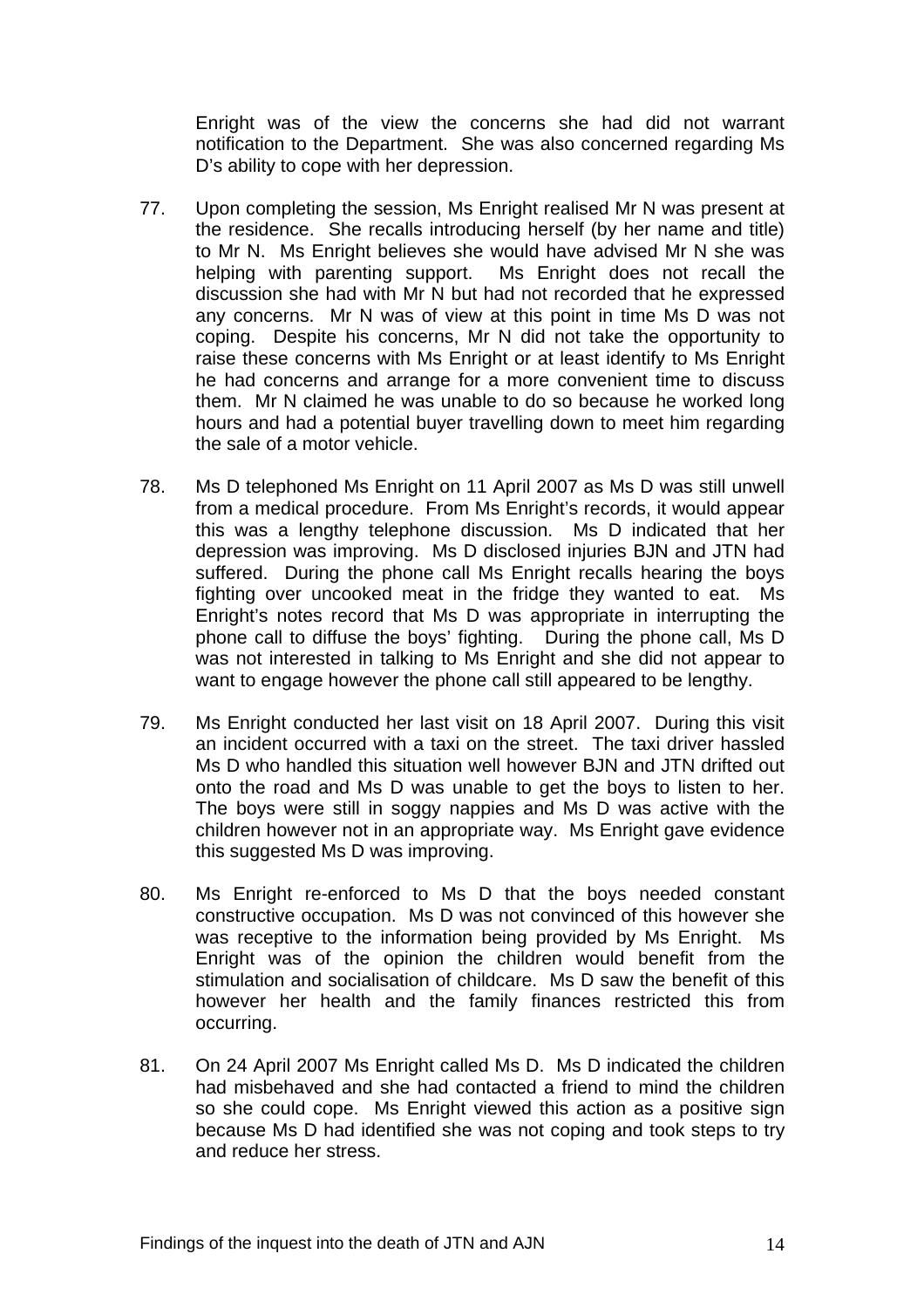- 82. On 1 May 2007 Ms D advised Ms Enright she and Mr N had agreed to separate. Ms Enright planned to research out of hours relationship counselling.
- 83. On 14 May 2007 Ms Enright telephoned Ms D. Ms D indicated she was going to return to Rockhampton to be close to her parents. Ms Enright was aware Ms D was going to be caring for the children. Whilst she had non-specific concerns regarding Ms D's ability to cope there was nothing from her involvement that indicated the children should be cared for by someone else. Ms Enright indicated to Ms D she should seek follow up counselling in Rockhampton and take BJN to a GP for a paediatric referral so a determination could be made if BJN was physically and age appropriate. Ms D stated she would like to attend the Women's Health Clinic for counselling.
- 84. Ms Enright contacted the Rockhampton EIS SW to make a referral for Ms D. There are no records of this in the file however Ms Enright distinctly recalls making the telephone call because she recalled being surprised at the information she received. The Rockhampton EIS SW advised Ms D would not be automatically followed up however the referral would be considered and if necessary, the family would be followed up. On 21 May 2007 Ms Enright closed her file.
- 85. Ms D indicated she found Ms Enright's visits helpful and she had a positive relationship with Ms Enright however she later indicated she was unhappy Ms Enright told her how to raise the children and she did not want Ms Enright coming to house.
- 86. Ms Enright was of the opinion at no stage during her visits to the family home did she ever suspect the children to be at risk of imminent harm. Whilst she had concerns the children were being neglected (e.g., soggy nappies, boys speech delayed and Ms D not always being tuned into the children's needs), they were not to the degree that would require mandatory reporting. Ms Enright indicated she never saw faeces on walls or maggots in the children's nappies. She gave evidence if she had observed this she would have made an immediate notification to the Department. Ms Enright also viewed photographs of the D family house in Rockhampton following the fire. She indicated the family home in Bundaberg was in a remarkably better state than the photographs.

# **Breakdown in the relationship between Ms D and Mr N**

87. In May 2007, Mr N and Ms D agreed to terminate their romantic relationship. It was agreed the children would live with Ms D. Arrangements were made between Mr N and Ms D in relation to their financial obligations. Mr N accepted the bulk of the family's financial debt.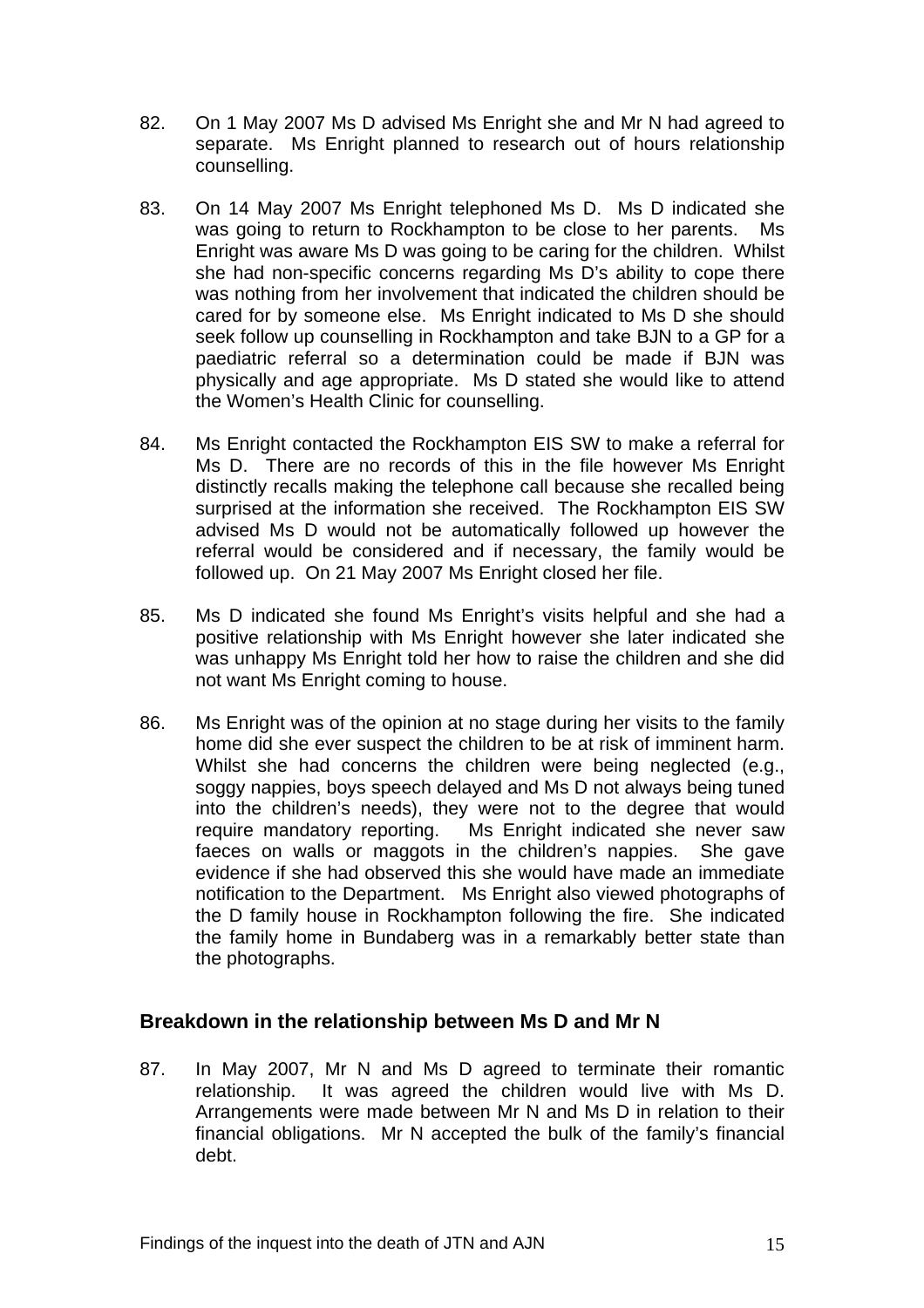- 88. In his letter to the Coroner, Mr N claimed he was unable to afford to take the children and the Department were monitoring the children. Mr N believed the children would be fine until he was able to clear the debt and file for custody. The only information he had the Department was monitoring the children was from Ms D.
- 89. Approximately 5 weeks after their separation, Ms D decided to return to Rockhampton to live with the children with her parents and siblings. Mr N indicated he did not agree with Ms D and the children moving to Rockhampton however he agreed on the basis Ms D was intending to obtain counselling and would have increased support from her family in Rockhampton. Mr N believed the only way he could have prevented Ms D from moving was to undertake some sort of legal action. Mr N stated he considered this however he did not take any action as the family was in substantial debt.
- 90. Mrs N was concerned when she learned Ms D and the children were moving to Rockhampton because she believed ongoing monitoring might not occur. Mr N and Ms D both informed Mrs N the Department would continue monitoring the family.

# **Engagement with Rockhampton Women's Health**

- 91. Ms D moved to Rockhampton in June 2007 and in July 2007 she approached the Rockhampton Women's Health for assistance on a voluntary basis. Ms D attended counselling sessions with a counsellor, Ms Briggs, from July 2007 until May 2008. In addition, Ms D also attended two courses run by Rockhampton Women's Health.
- 92. Ms Briggs was of the understanding if she believed children were at risk of harm or neglect she was required to notify the Department. Ms D disclosed to Ms Briggs previous involvement by the Department so this heightened Ms Briggs' thought process to be aware of this issue.
- 93. During 2007, Ms Briggs recalled three of the appointments were at Ms D's residence (when the children would be present) and the remainder were at the office. On some occasions, Ms D would bring the children with her to appointments at the office. Ms Briggs estimated she probably saw the children on 5 or 6 occasions in 2007.
- 94. Ms Briggs was of the opinion when Ms D was with the children she brought something for the children to eat and drink, they were clean and dressed appropriately and she attended to their needs. Ms Briggs did not observe the children with lice or ringworm nor in clothes that were dirty or smelt. During home visits, Ms D would attend to the children's needs appropriately. Ms D often spoke to Ms Briggs about how she was coping with the children. There was never any information disclosed to Ms Briggs that Ms D was having difficulty caring for children.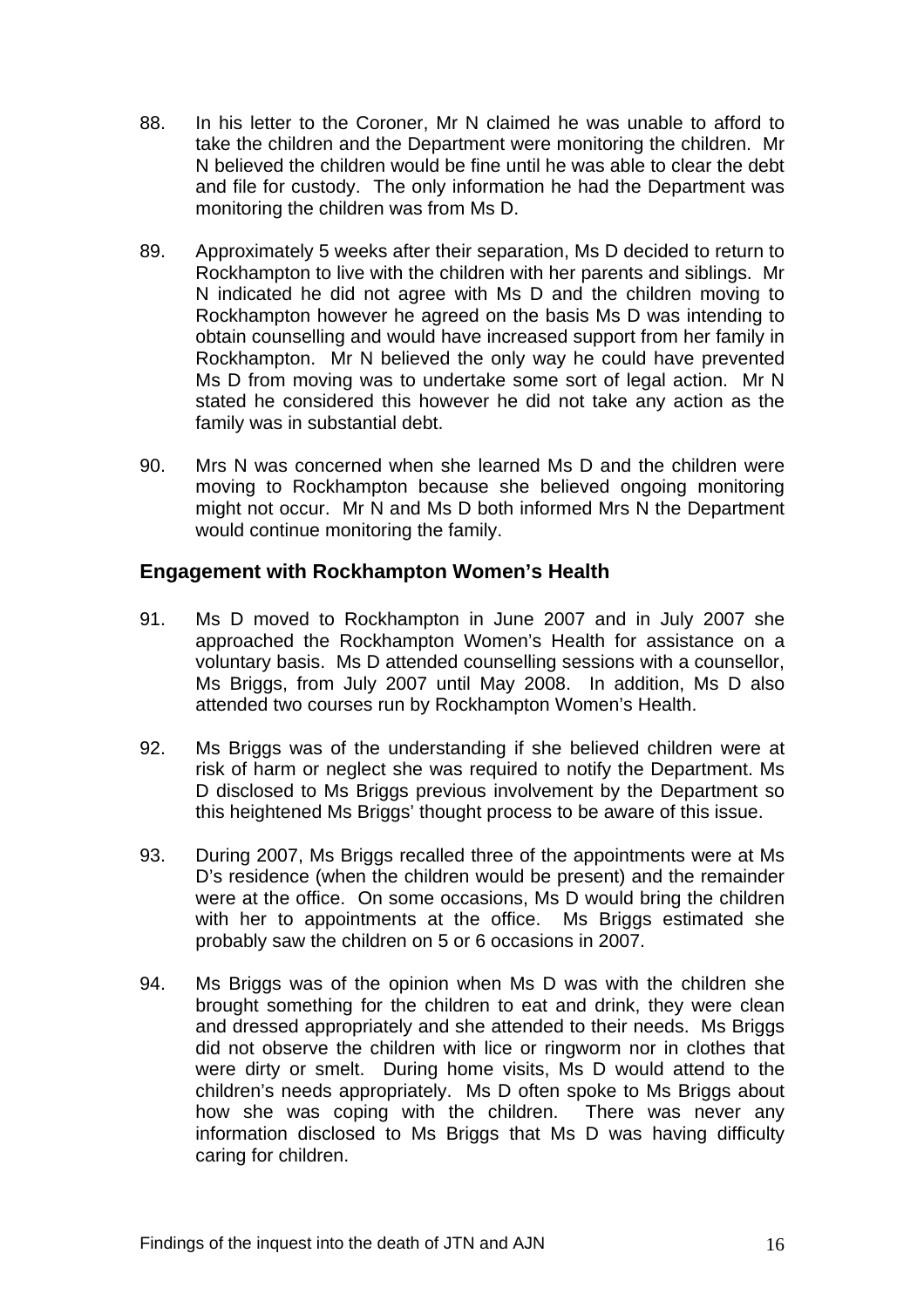- 95. On 28 May 2008, the structured counselling sessions terminated to allow Ms D to put skills she had learnt into practice. Ms Briggs indicated in evidence Ms D was getting better.
- 96. Ms Briggs was shown photographs of the state of Ms D's residence immediately following the fire. Ms Briggs indicated she had only ever observed the kitchen and lounge room area. Ms Briggs was of the opinion the photographs depicted more clutter than what she had observed however on her visits the house was cluttered. Ms Briggs formed the view the clutter was as a result of a number of people residing in the home. On all occasions Ms Briggs observed the children clean and dressed appropriately.
- 97. Ms D gave evidence her sessions with Ms Briggs assisted her depression and her ability to cope and by August 2008 she was coping well with the children.

## **The children's contact with Mr N and concerns held by Mr N and his family once the children resided in Rockhampton**

- 98. Mr N stated in his letter he was informed the Department were still visiting Ms D, her counselling had been transferred to Ms Briggs and everything was going well. Mr N received a letter from Ms Briggs outlining Ms D's progress and the need for support. Mr N did not reply to this letter as they had separated. However in evidence Mr N claimed he had contacted Ms Briggs and outlined what had happened with the children over the previous years, the state of the house in Bundaberg and asked if Ms D could be monitored.
- 99. Mr N recalls receiving two phone calls where he was advised details of Ms D's counselling could not be provided however Ms D would be monitored. Mrs N recalls Ms D advising she was doing a mothering course or something similar and everything was going alright.
- 100. Mr N indicated upon visits to the D family home in Rockhampton the house was not great however it was not as filthy as their home in Bundaberg. He also indicated he never saw the D home in the state depicted in the photographs following the fire. Mrs N, Mr N, Ms J and Ms D all gave evidence Mr N and/or his parents were able to visit the children or have the children visit them as often as they pleased. On a number of occasions the children would spend weeks to a month with Mrs N and her husband.
- 101. During these visits, Mrs N observed:
	- a. the children lacked basic life skills like toilet training and hygiene:
	- b. the children were provided with clothes that were either dirty or too small;
	- c. AJN had nappy rash that had not been properly cared for;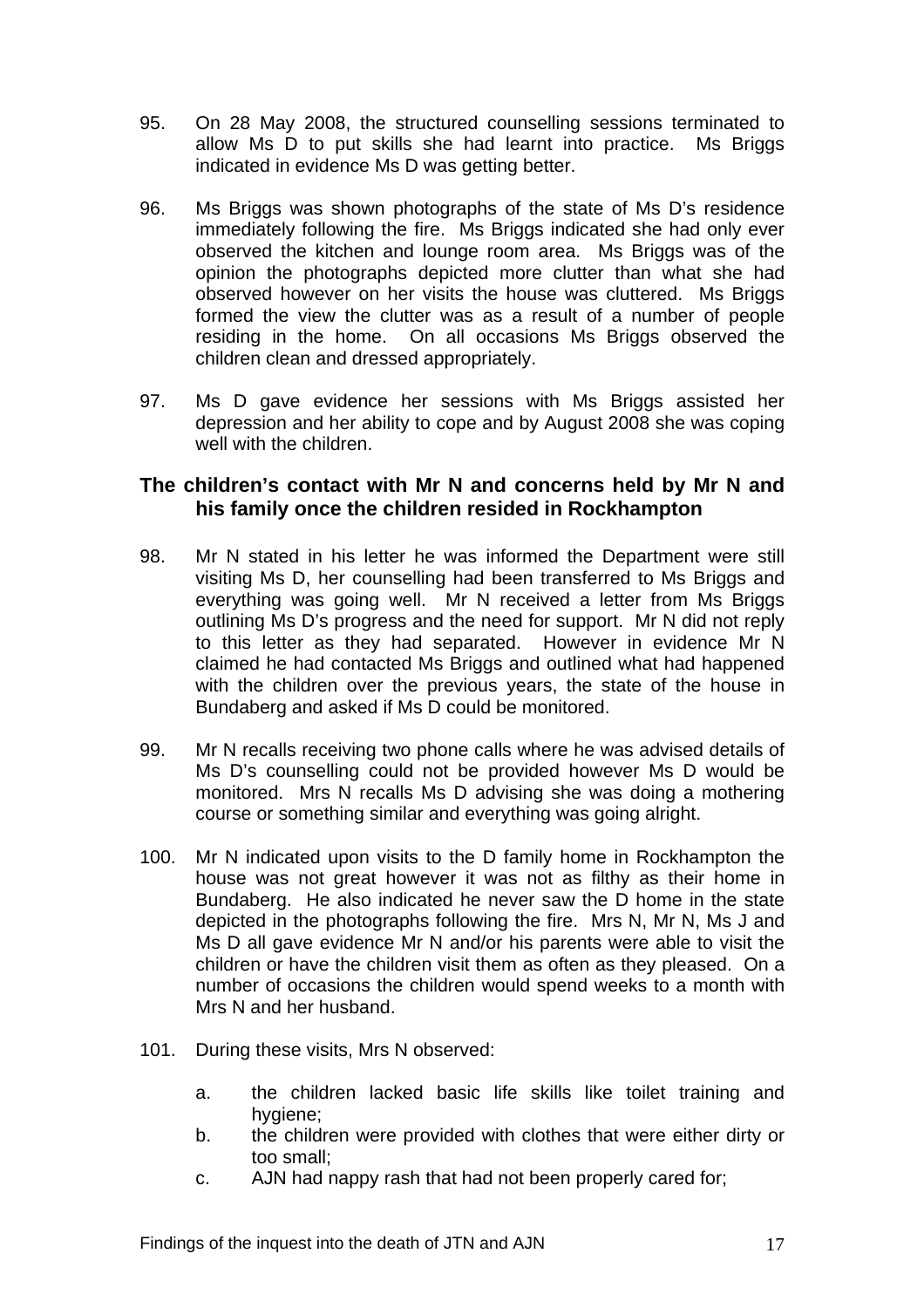- d. the children had head lice and/or ring worm
- e. the children were difficult to control;
- f. the children had behavioural issues and were behind developmentally;
- 102. Mrs N indicated she was growing increasingly concerned regarding the children's welfare and was almost at the same level of concern as when she intervened in March 2007. Mrs N raised her concerns with her son. He indicated he was speaking to Legal Aid.
- 103. A short time (probably around 2 months) prior to the fire, the children were due to visit Mr N and Ms J for a week. Mr N returned the children to Ms D early because BJN and JTN were destroying property and not obeying instructions and were difficult to manage.
- 104. Prior to the inquest commencing, Mr N (in his statement to police and a letter to the Coroner) indicated the following:
	- a. as a result of inconsistencies provided by Ms D he got in contact with the Department regarding their visits and the welfare of the children. Mr N was advised by the Department that everything was fine;
	- b. each time the Department told "us" the Department did not have enough information to do anything even though "we" told them about the state of the house and mistreatment and neglect of the children;
	- c. he had spoken to the Department in Bundaberg in person and on the telephone about his concerns regarding the children's safety and wellbeing and about having the children removed and brought down to Bundaberg;
	- d. In April 2008 Mr N and Ms J went into the Department's Bundaberg office to speak to someone about removing the children. They were told there was no reason for the Department to intervene; and
	- e. he had discussed with the Department having the children for a visit, not returning them to Ms D and applying for orders to retain custody of the children.
- 105. During evidence it became clear the assertions made by Mr N were incorrect as he had never, prior to the fire, contacted or spoken with anyone from the Department directly. Instead he had requested his partner. Ms J to undertake these enquiries. Mr N believed Ms J undertook these enquiries as she would inform him of the information she had obtained.
- 106. Ms J's statement gives the impression that notifications or contact was made with the Department prior to the fire. Ms J even states in her statement that after the fire they were "furious as we had told child services this was happening and now because they didn't act two of the three children were deceased".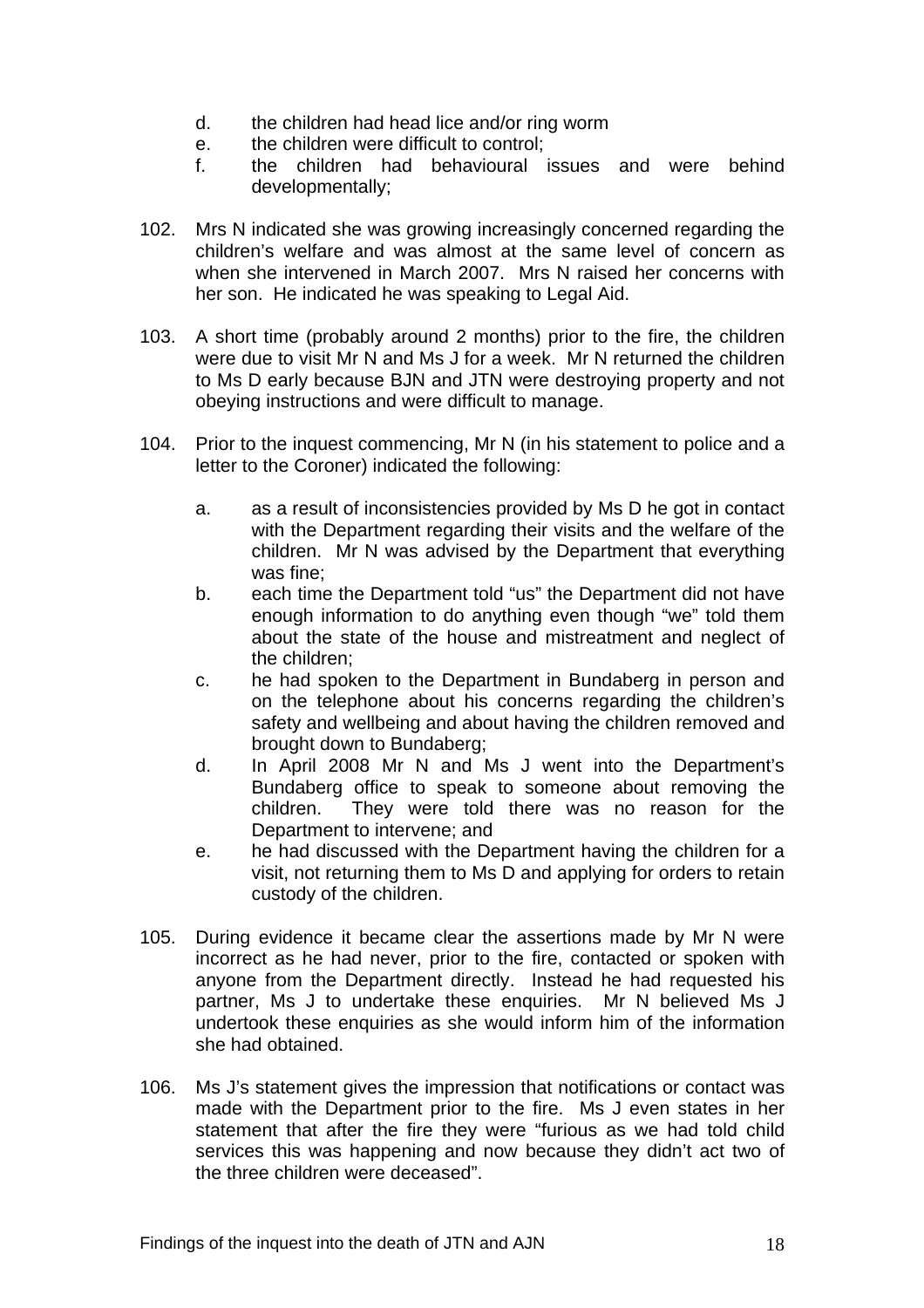- 107. During evidence, Ms J gave evidence she and Mr N had discussed their concerns regarding the children and whether they should speak to the Department or Legal Aid. Ms J recalls Mr N requesting her to make an appointment with the Department. Ms J did not do this, and at no stage did she contact the Department. She made an appointment with Legal Aid as she believed this would be the best organisation to discuss the possibility of caring for the children full time.
- 108. Mr N recalls attending an appointment with Legal Aid prior to the fire. Mr N was instructed to obtain sufficient accommodation for his children and Ms J's (Ms J was the primary caregiver of two children from a previous relationship) and the next time the children visited he should refuse to return them to Ms D and apply for custody.
- 109. Mr N and Ms J both conceded Ms D was always willing for them to visit and care for the children. They were both asked why they did not simply ask to continue to care for the children (which it would appear Ms D would have been agreeable to) if they were so concerned regarding their welfare. Both agreed there was nothing preventing them from requesting this although Ms J indicated their house was not large enough and she was attending classes and working long hours so there needed to be further discussion and planning regarding the care of five children.
- 110. The evidence was consistent that the children were due to visit with Mr N and Ms J approximately two weeks after the fire.

## **D. whether there was any involvement of the Department of Child Safety or notification of concerns provided to the Department of Child Safety between 2004 and the fire.**

- 111. Mrs N claimed during the time of Ms Enright's visits, Ms D would call to tell her the Department was attending the house to do spot checks. Mrs N claims Ms D was upset because she was being told how to raise her children. Ms D recalls providing this information to Mrs N however she was not sure of the name she used to describe the government agency the individuals were from. In evidence, Mrs N could not recall what organisation was visiting Ms D however she made an assumption they were from the Department.
- 112. Mr N claimed both Ms D and Mrs N advised him the Department was visiting and had indicated the household was fine. Mr N did not agree with this assessment however he did not take any steps to contact any of those individuals he believed were performing the assessments because he was not home when they visited and he believed they were continuing to monitor the family.
- 113. Mr N, in his statement to the QPS (and made under the *Justices Act 1886*), stated he had observed Ms D ring and postpone visits from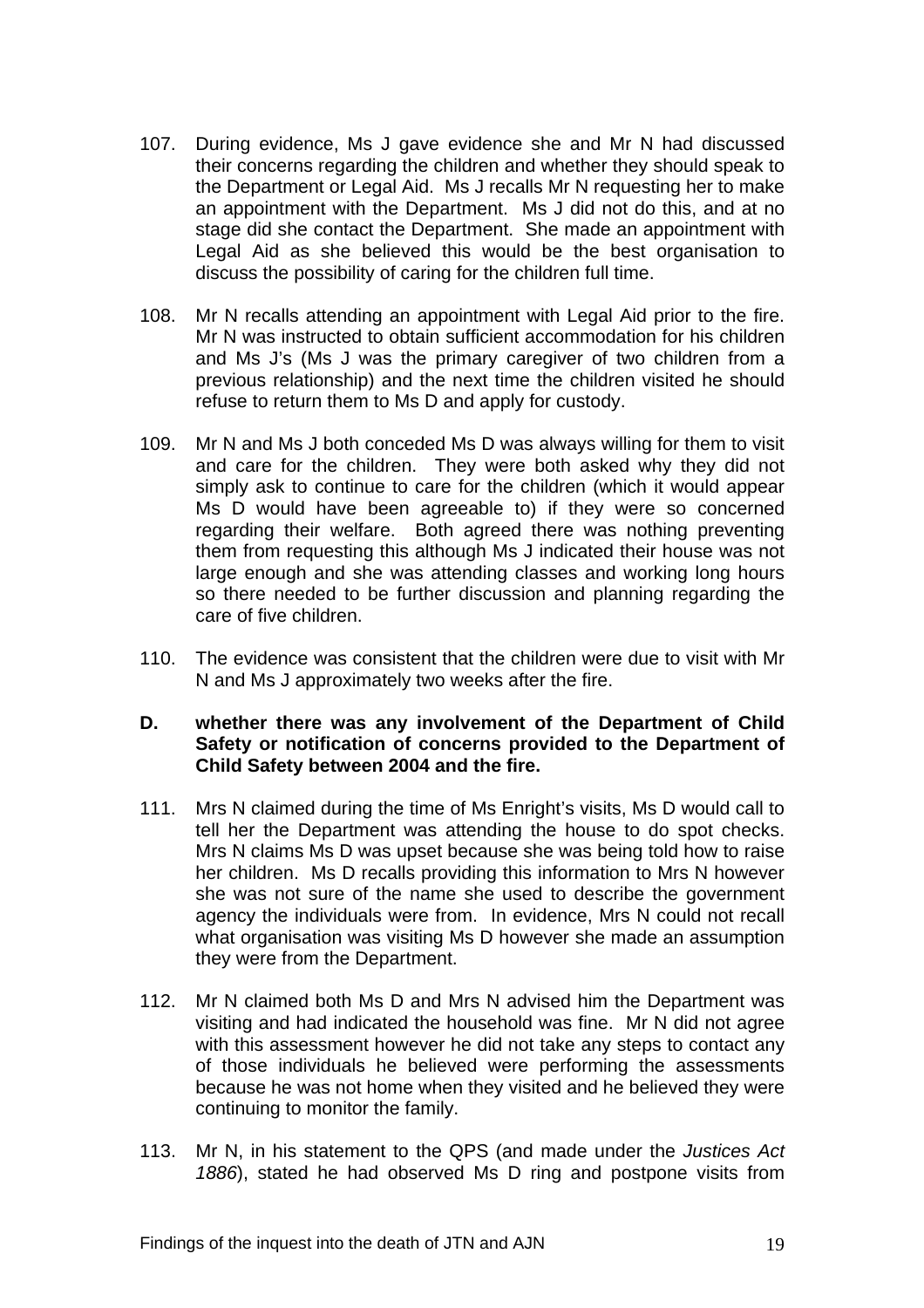government agencies. However he indicated in evidence he never actually observed this occur directly, he was advised of this by other individuals and Ms D. Ms Enright gave evidence Ms D did not cancel appointments often and/or without a satisfactory reason.

114. The Department have strict policies and procedures regarding the recording of any information concerning children. These policies direct any information (in whatever form it is provided) detailing concerns regarding children be recorded. The Department conducted an extensive search and were unable to find any records suggesting involvement with the family or records of concerns held regarding the children between 8 October 2004 and 29 August 2008.

## **MATTERS REQUIRING FURTHER ATTENTION**

#### *Smoke Detectors*

- 115. From 1 July 2007, smoke alarms became mandatory for all houses and units throughout Queensland. When this legislation was introduced, the QFRS embarked on a public awareness campaign. The owner of a building has the ultimate responsibility of installing smoke alarms and replacing batteries in smoke alarms however tenants must advise the lessor if a smoke alarm needs replacing. The legislation also creates an offence for any person who removes a smoke alarm, removes the battery from a smoke alarm or does anything that would reduce the effectiveness of the warning provided by a smoke alarm.
- 116. The location requirements for smoke alarms mirror the location requirements for smoke alarms contained in the Building Code of Australia for new homes. This requires there be a minimum of one alarm outside sleeping areas and one alarm on each level of the home.
- 117. The QFRS indicated it was currently seeking a review of the current penalty applicable for failing to comply with the provisions requiring smoke alarms with a view to increasing the penalty in instances where death or serious injury occurs as a result of failure to install smoke alarms.

## **FINDINGS OF FACT**

- 118. Ms D gave full and frank evidence. She was honest in her recollections about her inability to cope with the children at various stages.
- 119. The Department's involvement with the family in 2004 was appropriate and appeared to have provided helpful support and assistance to Ms D. It would have been preferable for those determining to cease the IFS program to have been aware of the concern raised in relation to Mrs D (and conducted further enquiries) prior to ceasing involvement with the family. It also would have been preferable for IFS to have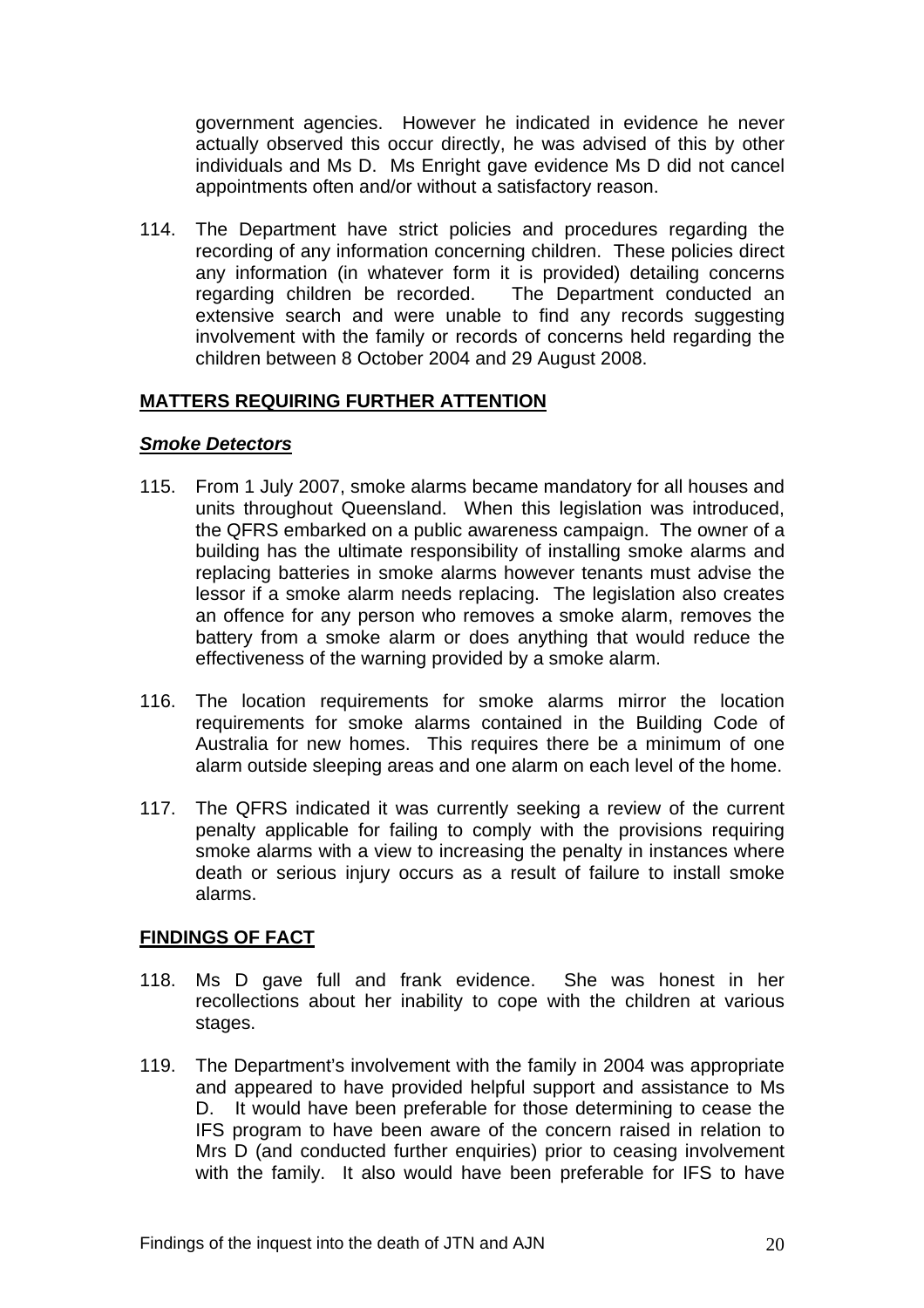continued, or for the Department to have ensured Ms D was engaged with Anglicare, until after the birth of JTN, to ensure Ms D was still coping adequately. However in the absence of specific concerns being raised at the time, it was appropriate for the Department to disengage.

- 120. There is no doubt by early 2007 Ms D was struggling to cope with caring for three small children. It would appear Mr N, who worked long hours, provided very little assistance with their care.
- 121. It is unlikely if Ms J contacted the Department prior to the relationship breaking down between Ms D and Mr N, or that she provided the Department with sufficient information to identify the family members. If such information had been provided, it would have been recorded on the Department's file. Mr N had an opportunity to raise his concerns with Ms Enright however he elected not to do so probably because his concerns were not as great as he later claimed.
- 122. The engagement of the EIS SW was appropriate. Ms D found this involvement helpful and despite Ms Enright's views regarding Ms D's depression rating, it would appear this involvement was a positive experience and assisted the family unit. However, the referral to the Rockhampton EIS SW might better have been made in writing rather than Ms Enright's phone call (especially in light of the negative response to Ms Enright during the call) to ensure that follow-up was made. But for Ms D's voluntary engagement with Rockhampton Women's Health, she would have been unsupported.
- 123. It is unlikely that Ms D ever advised Mr N or his mother prior to the relationship breaking down that the Department were involved. It is more likely a miscommunication occurred and Mr N and his mother made (a not unreasonable) assumption that the support being provided was from the Department.
- 124. Mr N's evidence about contact with the Department was in direct contradiction to the information he provided to the police and the Coroner prior to the inquest commencing. It is also difficult to accept the version provided by Ms J, particularly as to the timing of her contact with the Department, which was clearly not until after the fire.
- 125. There was absolutely no contact with the family nor any concerns raised regarding the family with the Department between October 2004 until after the fire.
- 126. It was obvious the state of the house at the time of the fire was such that the Department should have been notified and could have then possibly monitored the family (Det Sgt Hanlen and Ms Enright agreed on this). The responsibility for the state of the house rested with all of the adults occupying the house.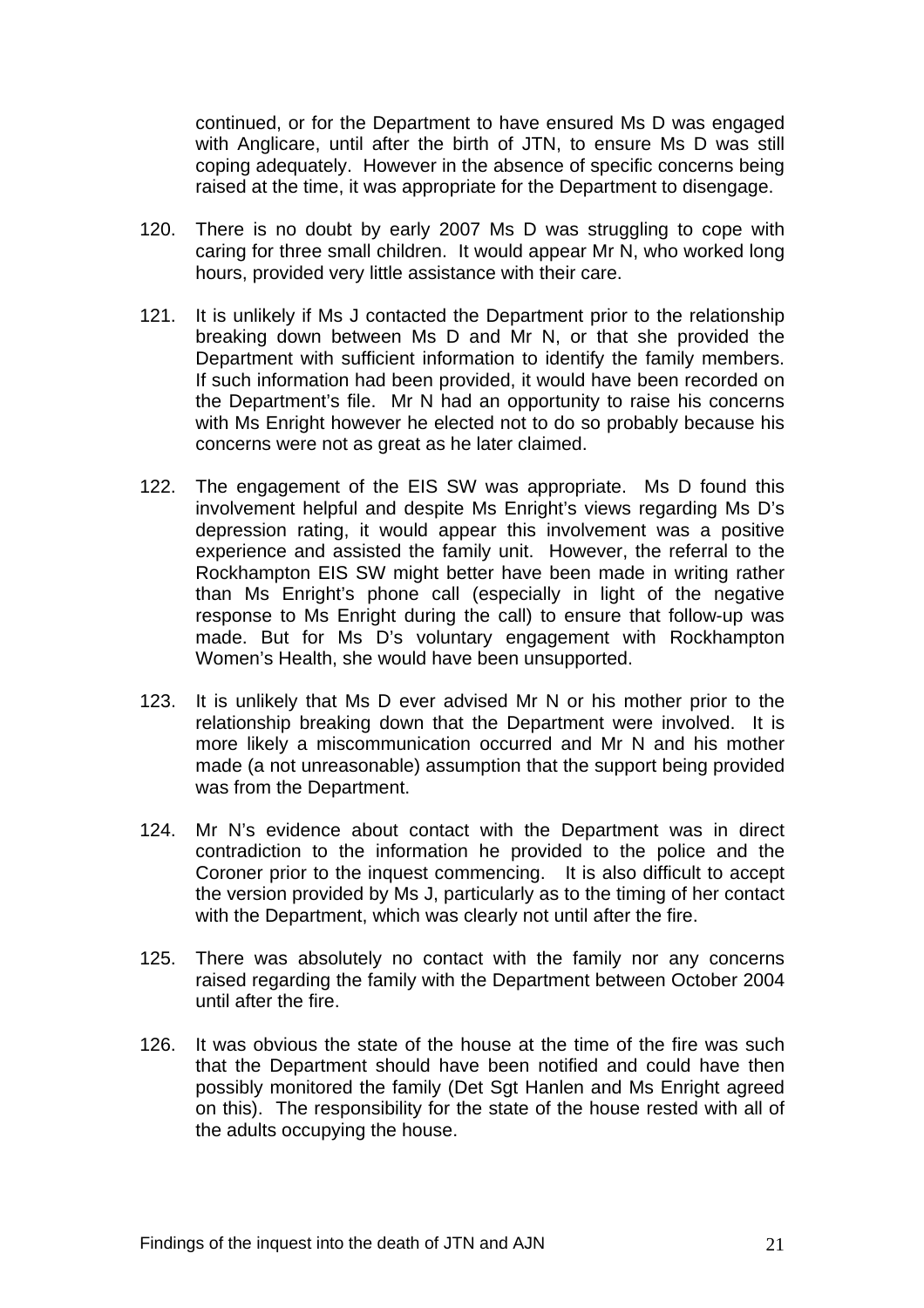- 127. It was clear the supervision of the children on the day of the fire was inadequate. It was also evident that on the day of the fire, cigarette lighters were easily accessible by the children of the household. The children were left alone by Mrs D for a period of 10 minutes during which time they started a fire. It is clear from the Department's records that Mrs D was not an appropriate person to be supervising the children in any event.
- 128. On these two bases, Departmental action was necessary. However, in light of the lack of reportable circumstances being evident or known to any persons in a position to report to the Department and the lack of report from family members about concerns later stated to be held, the Department's attention was not drawn to the situation until after the fire.
- 129. The poor state of the house contributed to the speed with which the fire spread and the extent of the fire. The misguided attempts to extinguish the fire have also contributed, particularly the opening of the window.
- 130. It is more likely JTN, once removed from the central bedroom, remained in the lounge room area until his death. In the haste to attempt to rescue AJN, it would seem he was inadvertently forgotten by Ms D and Mrs D until it was too late.
- 131. With the benefit of hindsight it would have been better for Ms D and Mrs D to have attempted to rescue the children and worry about extinguishing the fire later. It is clear that Ms D and Mrs D were faced with a difficult situation and made every attempt to try and save JTN and AJN.
- 132. It is unlikely if a smoke alarm had been operational it would have prevented the tragic outcome.

## *FORMAL FINDINGS*

175. I am required to find, so far as has been proved on the evidence, who the deceased persons were and when, where and how the persons came by their death. After consideration of all of the evidence and exhibited material, I make the following findings:

 **Identity of the deceased person**– The deceased persons were JTN born on the 26<sup>th</sup> December 2004 and AJN born on the 17<sup>th</sup> September 2006.

 **Place of death** – JTN and AJN died at 13 A. Street, Rockhampton.

 **Date of death** – JTN and AJN died on 12 August 2008.

 **Cause of death** –The formal cause of death in relation to each of the children was incineration from a house fire. The children were subject to poor supervision from a person, their grandmother, who had